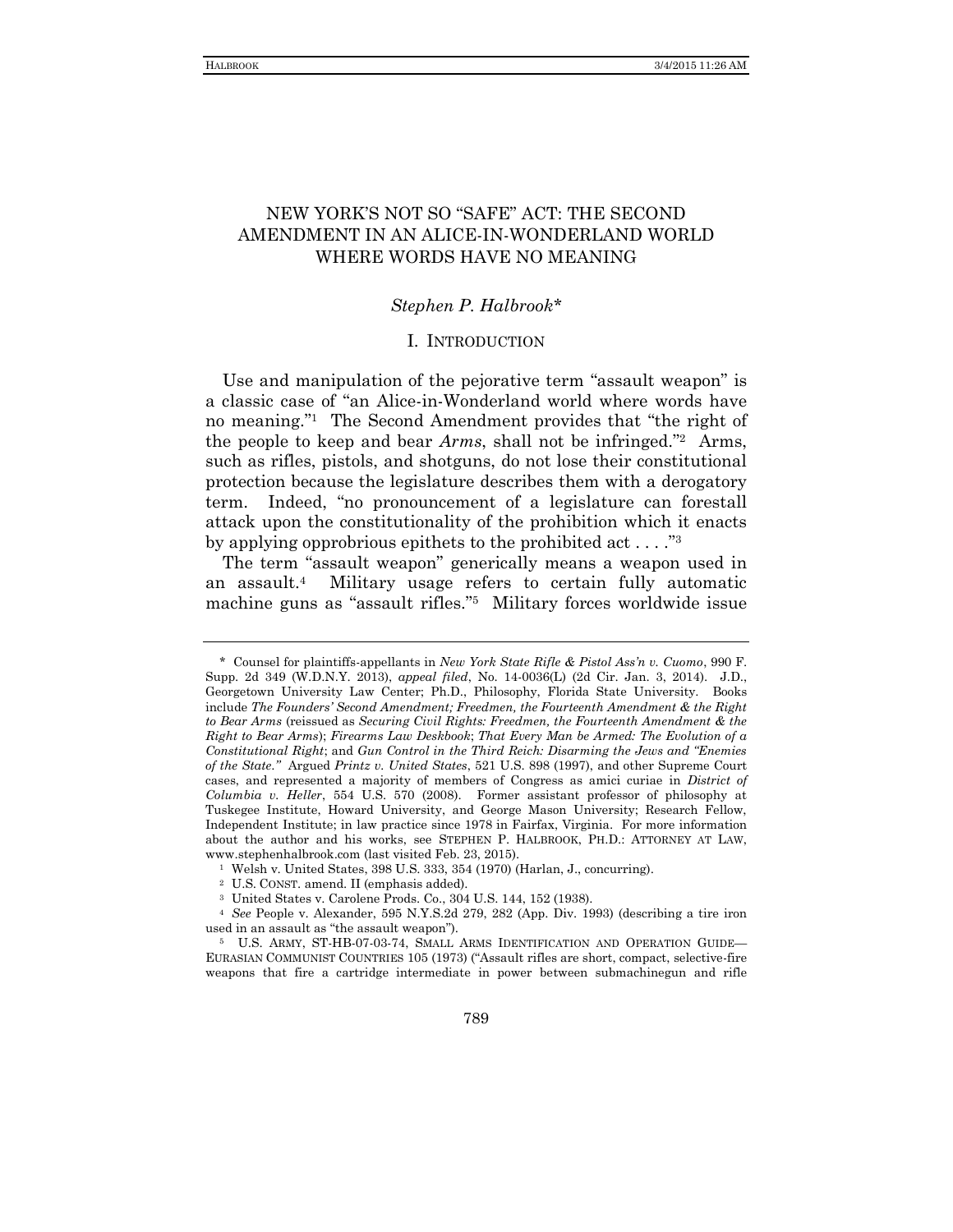assault rifles to their troops, not semiautomatic rifles made for civilian use.<sup>6</sup> One could just as well say that having a barrel on a rifle is "military-style," as it is found on every military rifle and is far more significant than the shape of a grip or stock. In short, "assault weapon" has become "a political term, developed by antigun publicists" to ban firearms "on the basis of undefined 'evil' appearance." 7

In 1994, Congress passed a law defining and restricting "semiautomatic assault weapons"—itself an oxymoron—to include a short list of named firearms and certain firearms with two specified generic characteristics.<sup>8</sup> It did not restrict possession of such firearms that were lawfully possessed on its effective date.<sup>9</sup> Magazines holding more than ten rounds were similarly restricted but grandfathered.<sup>10</sup> After the law expired ten years later, Congress saw fit not to reenact it.<sup>11</sup>

Neither the federal law nor its expiration had any effect on the homicide rate, which had been falling since almost two years before the enactment of the law in September 1994 and has continued to remain low since the law expired in 2004.<sup>12</sup> The Bureau of Justice Statistics has reported: "Firearm-related homicides declined 39%, from 18,253 in 1993 to 11,101 in 2011." 13 Moreover, while the

<sup>10</sup> § 110103, 108 Stat. at 1999.

<sup>11</sup> *See* 150 CONG. REC. 18108 (2004) (statement of Sen. Levin) ("[I]n a matter of hours, the assault weapons ban will expire.").

<sup>12</sup> *See* D'Vera Cohn et al., *Gun Homicide Rate Down 49% Since 1993 Peak; Public Unaware*, PEW RES. CENTER (May 7, 2013), http://www.pewsocialtrends.org/2013/05/07/gun-h omicide-rate-down-49-since-1993-peak-public-unaware/.

<sup>13</sup> MICHAEL PLANTY & JENNIFER L. TRUMAN, U.S. DEP'T OF JUSTICE, FIREARM VIOLENCE, 1993–2011, at 1 (2013), *available at* http://www.bjs.gov/content/pub/pdf/fv9311.pdf.

cartridges. Assault rifles . . . are capable of delivering effective full automatic fire . . . .").

<sup>6</sup> *See* Citizens for a Safer Cmty. v. City of Rochester, 627 N.Y.S.2d 193, 198 (Sup. Ct. 1994) ("[T]he guns subject to this law are not military weapons, but merely look like military weapons, since they are identical in action to sporting guns and are not capable of full automatic fire.").

<sup>7</sup> Stenberg v. Carhart, 530 U.S. 914, 1001 n.16 (2000) (Thomas, J., dissenting) (quoting Bruce H. Kobayashi & Joseph E. Olson, *In Re 101 California Street: A Legal and Economic Analysis of Strict Liability for the Manufacture and Sale of "Assault Weapons*,*"* 8 STAN. L & POL'Y REV 41, 43 (1997)).

<sup>8</sup> Violent Crime Control and Law Enforcement Act of 1994, Pub. L. No. 103-322, § 110102, 108 Stat. 1796, 1997–98.

<sup>&</sup>lt;sup>9</sup> *Id.* at 1997. Prosecutors sometimes loosely use the term "assault weapon" in indictments to make defendants look bad. *See, e.g.*, United States v. Huet, No. 08-0215, 2010 U.S. Dist. LEXIS 123597, at \*9–10 (W.D. Pa. Nov. 22, 2010), *rev'd on other grounds*, 665 F.3d 588, 597 n.7, 603 (3d Cir. 2012). In that case, the prosecution alleged that a rifle was an "assault weapon," but the district court found that not to be the case even under the expired federal law, commenting that "[t]he SKS (or M59/66) is a legal, common semi-automatic rifle that is used as a hunting rifle," and "is owned by American gun owners in the hundreds of thousands." *Id.* at \*11, \*30.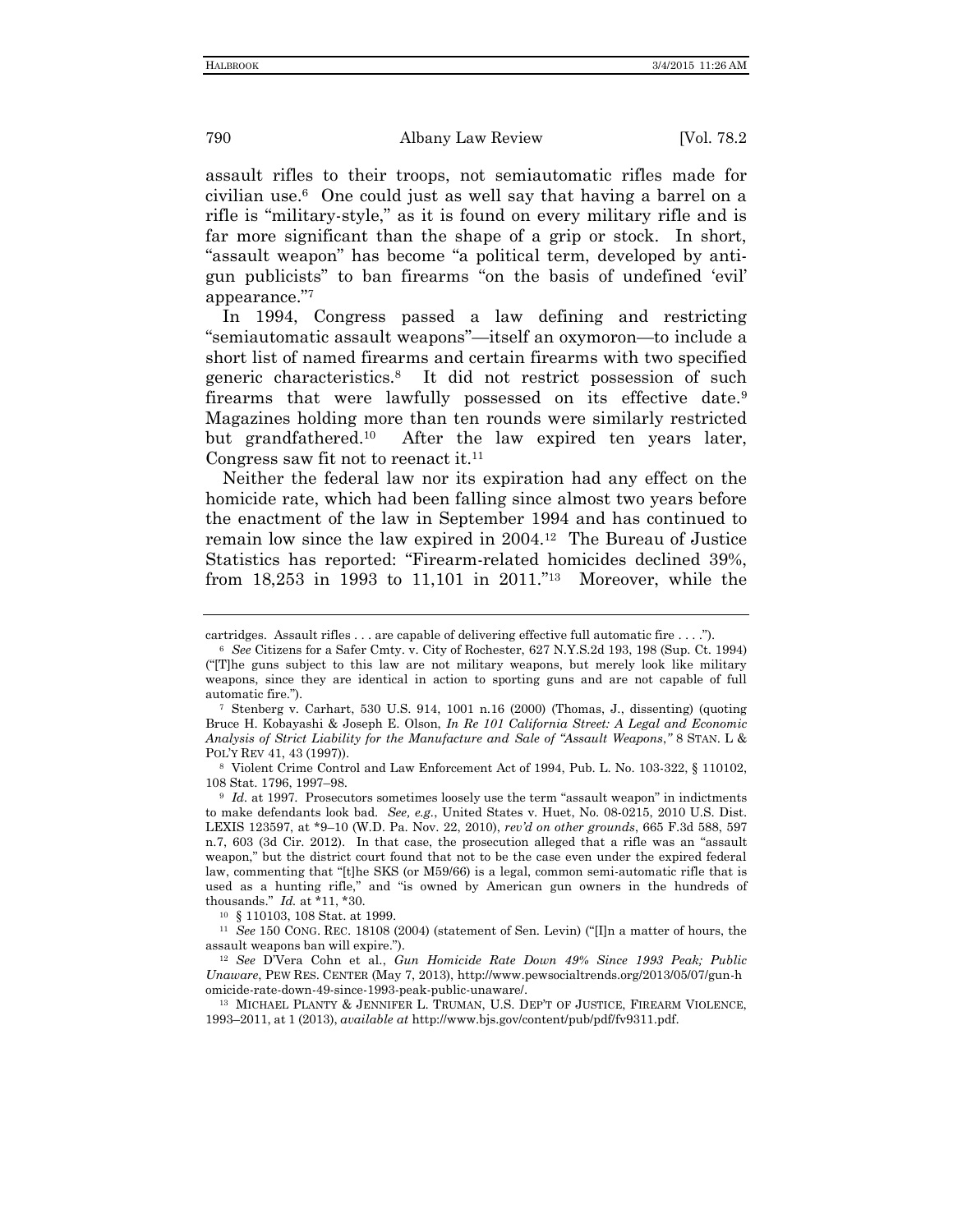banned "assault weapons" are mostly rifles, they are used in disproportionately fewer crimes: "About 70% to 80% of firearm homicides and 90% of nonfatal firearm victimizations were committed with a handgun from 1993 to 2011." 14

In 2000, New York passed a law nearly identical to the federal law, defining "assault weapon" based on two generic features.<sup>15</sup> But on January 15, 2013, after the bill was just introduced the day before,<sup>16</sup> the Secure Ammunition and Firearms Enforcement (SAFE) Act was signed into law, declaring countless numbers of ordinary firearms to be "assault weapons" based on a single generic characteristic.<sup>17</sup> Having been so relabeled, these firearms purportedly lost their Second Amendment protection and were banned, other than those registered by a deadline.<sup>18</sup> Yet nothing changed other than how the word was used. As the Supreme Court once noted: "This recalls Lewis Carroll's classic advice on the construction of language: 'When *I* use a word, Humpty Dumpty said, in rather a scornful tone, it means just what *I* choose it to mean—neither more nor less.'" 19

Constitutional rights may not be extinguished by such linguistic manipulation. The test for Second Amendment protection is not based on what a legislature may call various arms, but, as the Supreme Court held in *District of Columbia v. Heller*, <sup>20</sup> on whether they are "in common use" and "typically possessed by law-abiding citizens for lawful purposes." 21

The following analyzes the basis of *Heller*'s "common use" test. It then discusses the settled fact that the firearms and magazines that the SAFE Act bans are in common use by millions of law-abiding citizens for self-defense, sport, and hunting. Next, it puts the particular features that are banned under a microscope to ask what makes these features so "dangerous and unusual" that they must be

<sup>14</sup> *Id.*

<sup>15</sup> *Compare* Act of Aug. 8, 2000, ch. 189, § 10, 2000 N.Y. Laws 2788, 2792–93 (amended 2013), *with* § 110102, 108 Stat. at 1997–98.

<sup>16</sup> Michelle Breidenbach, *The Safe Act "Emergency": How Cuomo, Past Governors Bypassed Public to Make Laws*, SYRACUSE.COM (Mar. 13, 2013), http://www.syracuse.com/news/index.ssf /2013/03/state\_emergency\_gun\_law.html.

<sup>17</sup> Act of Jan. 15, 2013, ch. 1, § 37, 2013 N.Y. Laws 1, 13–15 (codified at N.Y. PENAL LAW § 265.00.22 (McKinney 2014)). On March 29, 2013, Governor Cuomo signed into law S2607–D, a budget bill, Part FF of which amended certain provisions of the Act. Act of Mar. 29, 2013, ch. 57, pt. FF, 2013 N.Y. Laws 290, 389 (codified in scattered sections of the N.Y. PENAL LAW).

<sup>18</sup> § 48, 2013 N.Y. Laws at 26 (codified at N.Y. PENAL LAW § 400.00.16-a).

<sup>19</sup> *See* Tenn. Valley Auth. v. Hill, 437 U.S. 153, 173 n.18 (1978) (quoting LEWIS CARROLL, THROUGH THE LOOKING GLASS 123 (1897)) (internal quotation marks omitted).

<sup>20</sup> District of Colombia v. Heller, 554 U.S. 570 (2008).

<sup>21</sup> *See id.* at 624–25.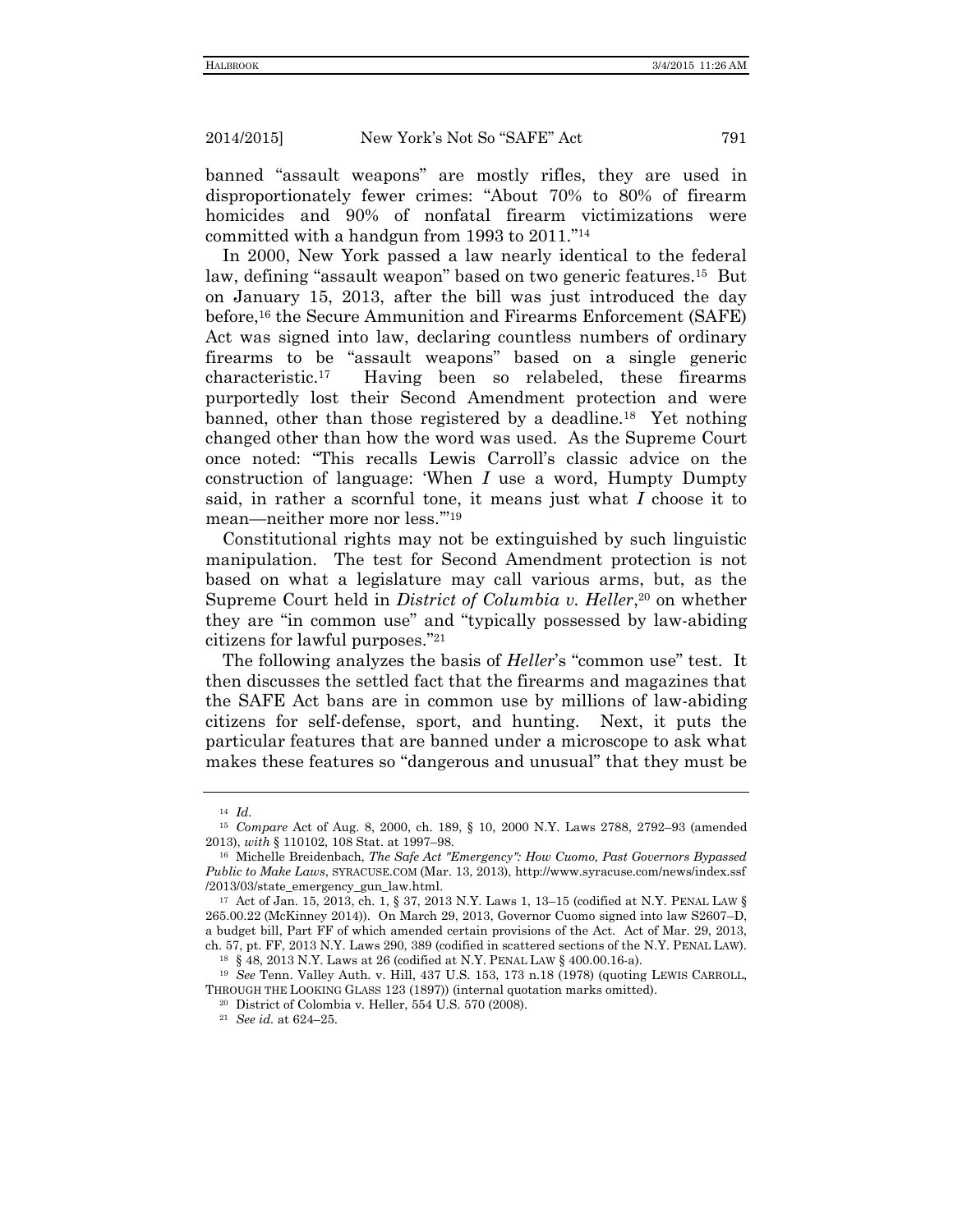prohibited. Following that, the analysis shifts to why the ban on standard magazines and on having more than seven rounds in a magazine violates the Second Amendment. Finally, given that the right to keep arms is fundamental, it discusses whether strict scrutiny or intermediate scrutiny applies. It concludes that the arguments that seek to justify the SAFE Act reflect a fundamental misunderstanding of the basic nature of the right to keep and bear arms and of the nature of the actual firearms and their features that are prohibited.

## II. THE SECOND AMENDMENT GUARANTEES THE RIGHT TO KEEP FIREARMS THAT ARE COMMONLY POSSESSED BY LAW-ABIDING CITIZENS FOR LAWFUL PURPOSES

The guarantee of the Second Amendment simply does not allow a state to ban commonly possessed firearms based on arbitrarily defined features such as how they are held and the capacity of their magazines. *Heller* explained that "the Second Amendment extends, prima facie, to all instruments that constitute bearable arms, even those that were not in existence at the time of the founding."<sup>22</sup> The Court continued:

The traditional militia was formed from a pool of men bringing arms "in common use at the time" for lawful purposes like self-defense. . . . We therefore read *Miller* to say only that the Second Amendment does not protect those weapons not typically possessed by law-abiding citizens for lawful purposes, such as short-barreled shotguns.<sup>23</sup>

Indeed, the premise of the Second Amendment is that the right to keep and bear arms promotes "[a] well regulated Militia, [which is] necessary to the security of a free State." 24 That is why it protects "ordinary military equipment" of the type "supplied by [militiamen] themselves and of the kind in common use at the time." 25 At the founding, "weapons used by militiamen and weapons used in

<sup>22</sup> *Id.* at 582.

<sup>23</sup> *Id.* at 624–25.

<sup>24</sup> U.S. CONST. amend. II.

<sup>25</sup> *Heller*, 554 U.S. at 624 (quoting United States v. Miller, 307 U.S. 174, 179 (1939)) (internal quotation marks omitted). That included a musket or firelock, bayonet, and ammunition, which "every free able-bodied white male citizen" aged eighteen to forty-five years old was required to "provide himself with" under the first Federal Militia Act. Act of May 8, 1792, ch. 33, § 1, 1 Stat. 271, 271. If the bayonet made the musket "military style," that did not remove it from Second Amendment protection.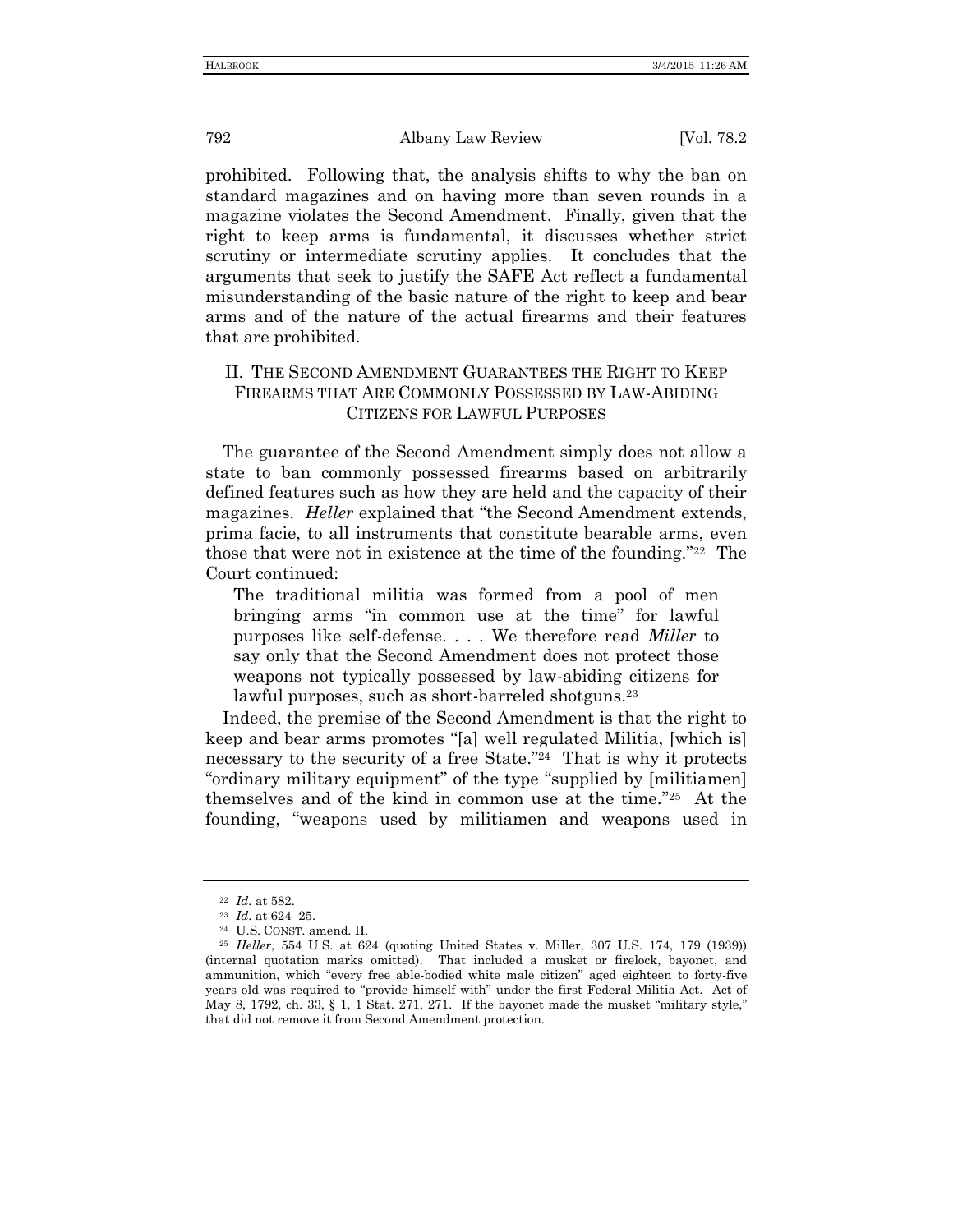defense of person and home were one and the same." 26

Thus, "the sorts of weapons protected were those 'in common use at the time.' We think that limitation is fairly supported by the historical tradition of prohibiting the carrying of 'dangerous and unusual weapons.'" 27 Other than that, *Heller* referred to longstanding restrictions, but none involve a prohibition on firearm possession by law-abiding persons.<sup>28</sup> *Heller* did draw the line at fully automatic machine guns, such as the M-16 and heavy ordnance:

It may be objected that if weapons that are most useful in military service—M-16 rifles and the like—may be banned, then the Second Amendment right is completely detached from the prefatory clause. But as we have said, the conception of the militia at the time of the Second Amendment's ratification was the body of all citizens capable of military service, who would bring the sorts of lawful weapons that they possessed at home to militia duty. It may well be true today that a militia, to be as effective as militias in the 18th century, would require sophisticated arms that are highly unusual in society at large. Indeed, it may be true that no amount of small arms could be useful against modern-day bombers and tanks.<sup>29</sup>

In contrast to "M-16 rifles and the like," semiautomatic rifles that fire only once per trigger pull are hardly "most useful in military service," which is why they are not issued as standard service weapons to any military force in the world. But *Heller* does not suggest that *any* "military" feature disqualifies a firearm from Second Amendment protection—the original militia would "bring the sorts of lawful weapons that they possessed at home to militia

<sup>26</sup> *Heller*, 554 U.S. at 625 (quoting State v. Kessler, 614 P.2d 94, 98 (Or. 1980)) (internal quotation marks omitted). That continues to be the case for some firearms, such as the Beretta 9mm semiautomatic pistol. *See* United States v. Emerson, 270 F.3d 203, 227 n.22 (5th Cir. 2001).

<sup>27</sup> *Heller*, 554 U.S. at 627 (quoting *Miller*, 307 U.S. at 179). *Heller* cites, inter alia, William Blackstone's *Commentaries on the Laws of England*. 4 WILLIAM BLACKSTONE, COMMENTARIES \*149 ("The offense of riding or going armed, with dangerous or unusual weapons, is a crime against the public peace, by terrifying the good people of the land . . . ."); *see also* O'Neill v. State, 16 Ala. 65, 67 (1849) ("[I]f persons arm themselves with deadly or unusual weapons for the purpose of an affray, and in such manner as to strike terror to the people, they may be guilty of this offence, without coming to actual blows."). The offense thus involved "going armed" with such weapons to terrify others, not on possessing them in the home. BLACKSTONE, *supra*, at \*149.

<sup>28</sup> *Heller*, 554 U.S. at 626–27.

<sup>29</sup> *Id.* at 627.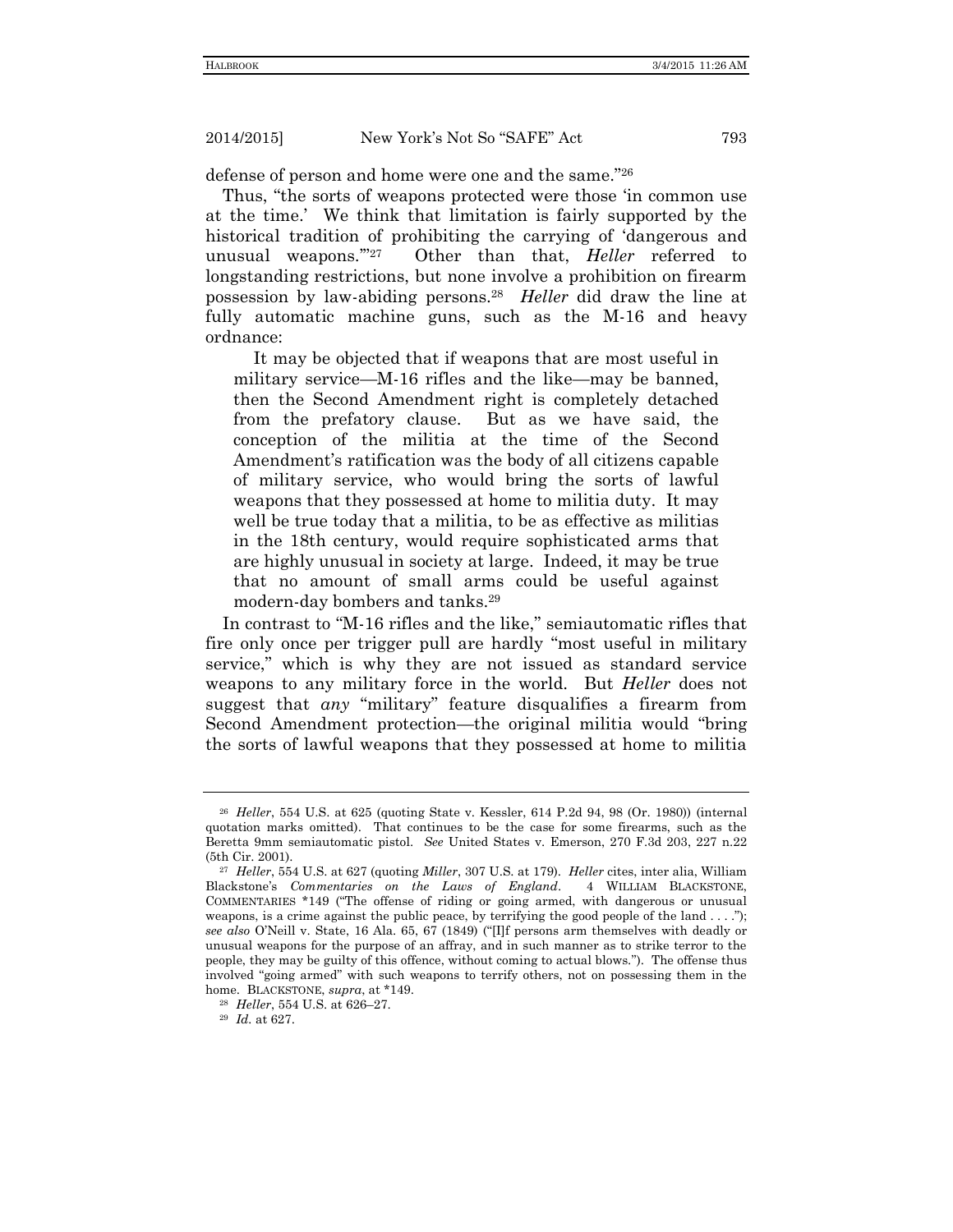duty." 30

In *Heller*, the District of Columbia and its amici argued that handguns may be banned because persons could defend themselves with rifles and shotguns, which were argued to be superior for selfdefense.<sup>31</sup> *Heller* responded: "It is no answer to say . . . that it is permissible to ban the possession of handguns so long as the possession of other firearms (*i.e.*, long guns) is allowed. . . . There are many reasons that a citizen may prefer a handgun for home defense . . . ."<sup>32</sup> *Heller* further held: "The handgun ban amounts to a prohibition of an entire class of 'arms' that is overwhelmingly chosen by American society for th[e] lawful purpose [of selfdefense]." 33 Reasons also exist why a citizen may prefer a rifle or shotgun.

New York's current reading of the Second Amendment as being devoid of any real protection parallels arguments it made in support of the District of Columbia in *Heller*. The amici curiae brief for New York by then Attorney General Andrew M. Cuomo, among others, argued that "the Second Amendment has no application to state laws." 34 It analyzed the Second Amendment as nothing more than a provision to protect "state sovereignty over militias," <sup>35</sup> which did not "explicitly guarantee an individual right to own a gun." 36 Since *Heller* rejected those arguments, New York's fall-back position now is that it can ban any firearm it wishes by arguing that it is outside the scope of the Second Amendment.

The Second Circuit has repeated *Heller*'s holding that "the Second Amendment does not protect those weapons not typically possessed

<sup>30</sup> *Id.*

<sup>31</sup> *See* Brief for Petitioners at 54, *Heller*, 554 U.S. 570 (No. 07-290) ("[The District] adopted a focused statute that continues to allow private home possession of shotguns and rifles, which some gun rights' proponents contend are actually the weapons of choice for home defense."); Brief of Violence Policy Center et al. as Amici Curiae in Support of Petitioners at 30, *Heller*, 554 U.S. 570 (No. 07-290) ("'[S]hotguns and rifles are much more effective in stopping a [criminal].' . . . [H]andguns—compared with larger shotguns and rifles that are designed to be held with two hands—require a greater degree of dexterity." (second alteration in original) (quoting CHRIS BIRD, THE CONCEALED HANDGUN MANUAL: HOW TO CHOOSE, CARRY, AND SHOOT A GUN IN SELF DEFENSE 40 (1998)).

<sup>32</sup> *Heller,* 554 U.S. at 629. Similarly, newspapers may not be banned because magazines are available. *See* Cincinnati v. Discovery Network, 507 U.S. 410, 418 (1993) (applying heightened scrutiny to and invalidating a "categorical prohibition on the use of newsracks to disseminate commercial messages").

<sup>33</sup> *Heller*, 554 U.S. at 628.

<sup>34</sup> Brief for New York et al. as Amici Curiae in Support of Petitioners at 1, *Heller*, 554 U.S. 570 (No. 07-290).

<sup>35</sup> *Id*. at 4.

<sup>36</sup> *Id*. at 9.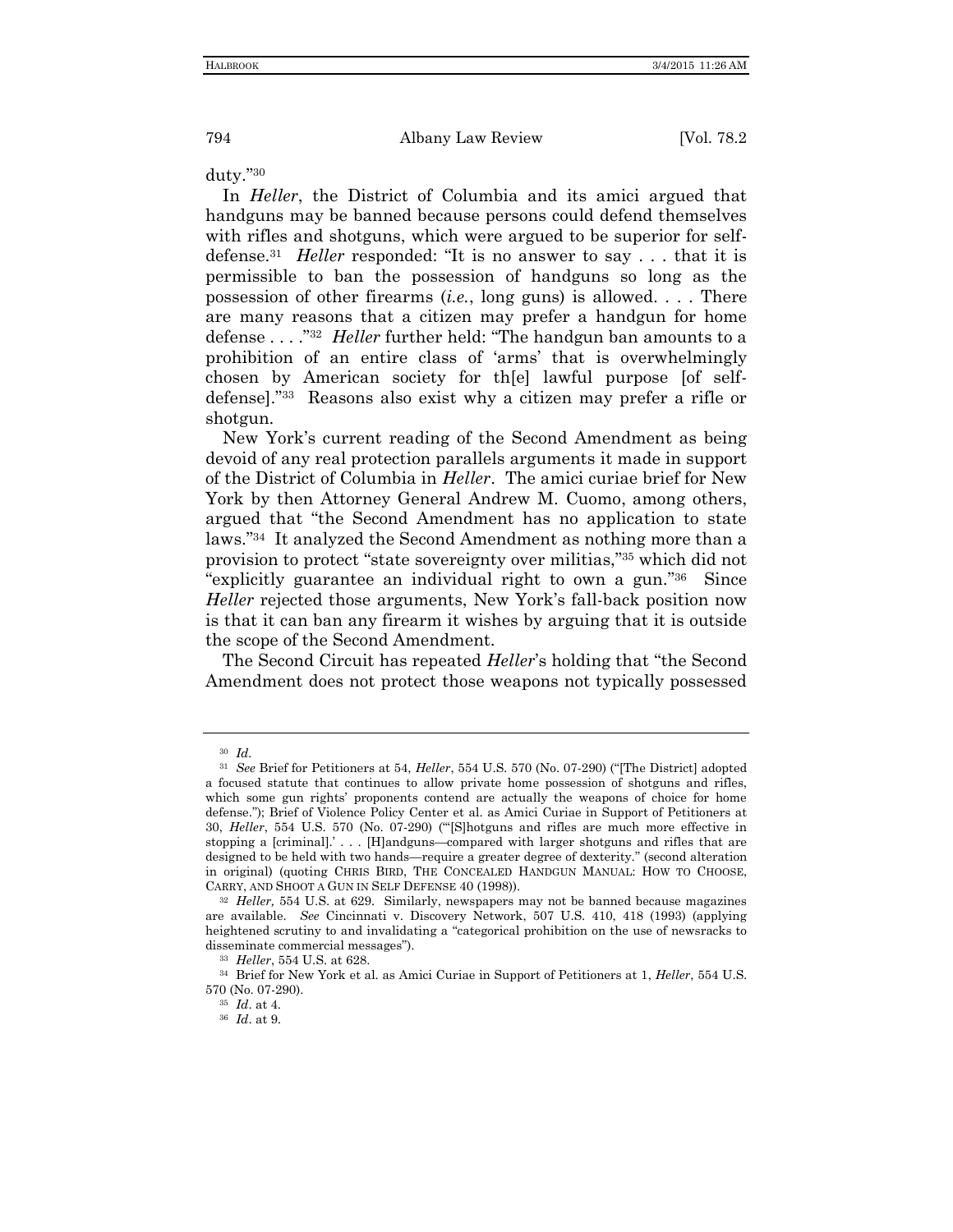by law-abiding citizens for lawful purposes . . . . "<sup>37</sup> Specifically, "the Second Amendment does not protect [defendant's] personal possession of machine guns." 38 Again, that is the type of firearm *Heller* said is outside the scope of the Second Amendment.<sup>39</sup>

The Second Circuit also upheld a federal restriction on transport into one's state of a firearm acquired outside the state because "it does nothing to keep someone from purchasing a firearm in her home state," and thus a person had "adequate alternatives" to obtain the very same firearm.<sup>40</sup> By contrast, "heightened scrutiny is triggered" for restrictions "like the complete prohibition on handguns struck down in *Heller*," which it characterized as a "substantial burden" on the right. $41$  The SAFE Act too involves complete prohibitions on common firearms and magazines.<sup>42</sup>

While at the time of this writing it remains to be seen how the Second Circuit may resolve the SAFE Act, the Supreme Court in *Heller* plainly held that the Second Amendment protects the right of law-abiding citizens to keep firearms that are commonly possessed for lawful purposes.

## III. THE BANNED FIREARMS MEET THE *HELLER* TEST FOR PROTECTED ARMS

Under any definition of the term as used in current political discourse, "assault weapons" are in common use. The broader the definition, the more common the use. The SAFE Act's changing of the definition from the two-feature test to the one-feature test necessarily included countless more firearms than before.

The firearms that New York bans are lawfully manufactured or imported and are lawfully purchased by millions of Americans after passing the National Instant Criminal Background Check<sup>43</sup> as well as any state-required checks.<sup>44</sup> These firearms meet the test of

<sup>37</sup> United States v. Zaleski, 489 F. App'x 474, 475 (2d Cir. 2012) (quoting *Heller*, 554 U.S. at 625) (internal quotation marks omitted).

<sup>38</sup> *Zaleski*, 489 F. App'x at 475.

<sup>39</sup> *Heller*, 554 U.S. at 627–28.

<sup>40</sup> United States v. Decastro, 682 F.3d 160, 168 (2d Cir. 2012).

<sup>41</sup> *Id.* at 166.

<sup>42</sup> Similarly, a ban on firearms with obliterated serial numbers was upheld by the Third Circuit only because it did not ban any type of firearm at all: "Because unmarked weapons are functionally no different from marked weapons, [the prohibition] does not limit the possession of any class of firearms." United States v. Marzzarella, 614 F.3d 85, 98–99 (3d Cir. 2010).

<sup>43</sup> *See* 18 U.S.C. § 922(t) (2013).

<sup>44</sup> *See, e.g.*, CAL. PENAL CODE § 30105 (West 2014); WASH. REV. CODE ANN. § 9.41.090 (West 2014).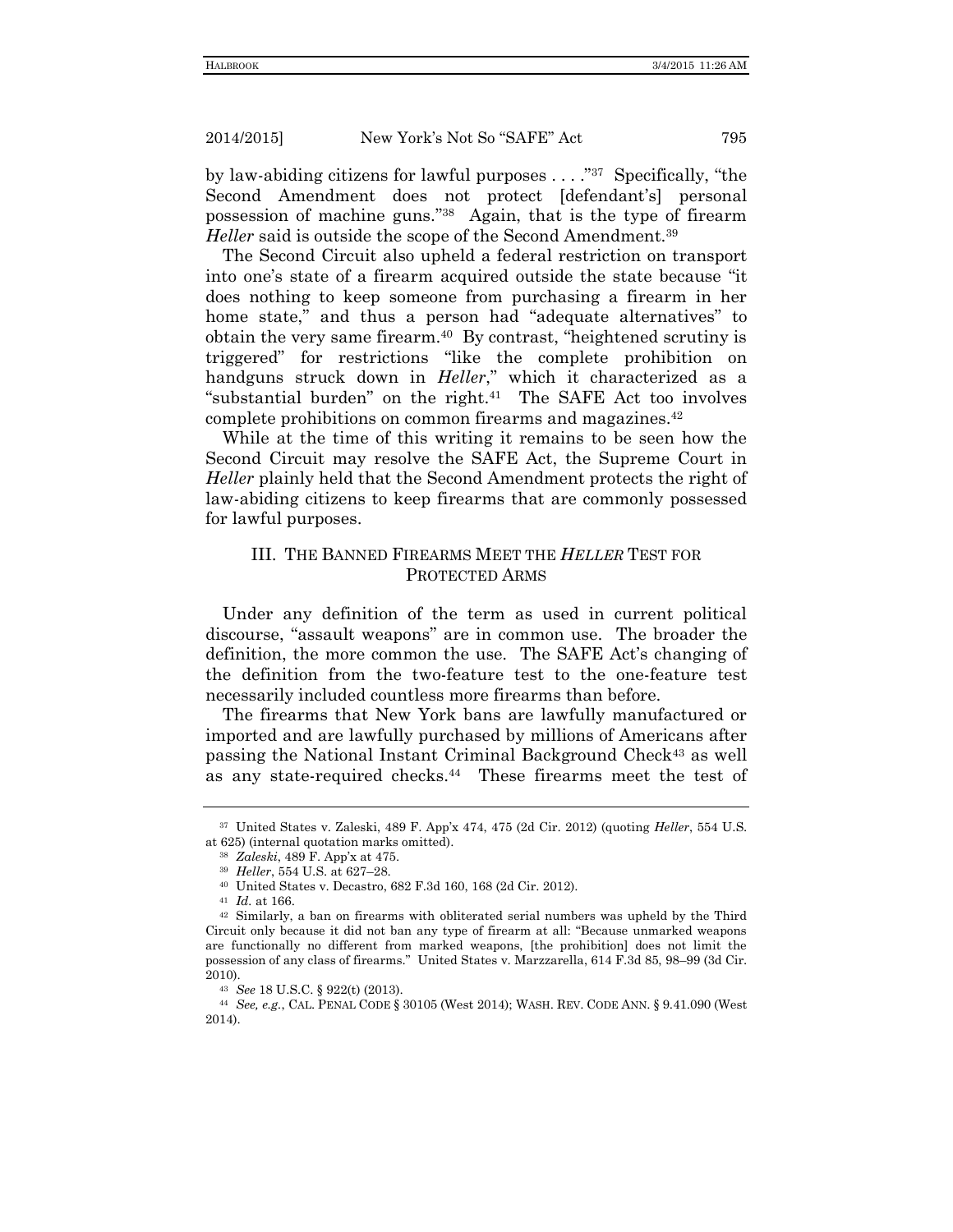being "typically possessed by law-abiding citizens for lawful purposes." 45 It cannot be seriously contended that such persons are not law-abiding citizens.

Well before *Heller*, in *Staples v. United States*, <sup>46</sup> the Supreme Court noted the fundamental difference between a common semiautomatic rifle and a machine gun issued to the Armed Forces: "The AR-15 is the civilian version of the military's M-16 rifle, and is . . . a semiautomatic weapon. The M-16, in contrast, is a selective fire rifle that allows the operator, by rotating a selector switch, to choose semiautomatic or automatic fire." 47

Acknowledging "a long tradition of widespread lawful gun ownership by private individuals in this country," *Staples* noted: "Even dangerous items can, in some cases, be so commonplace and generally available that we would not consider them to alert individuals to the likelihood of strict regulation. . . . [D]espite their potential for harm, guns generally can be owned in perfect innocence." <sup>48</sup> The Court noted that "[a]utomobiles . . . might also be termed 'dangerous' devices," <sup>49</sup> although they are not uncommon or unusual. Contrasting ordinary firearms, such as the AR-15 rifle involved in that case, from "machineguns, sawed-off shotguns, and artillery pieces," the Court noted that "guns falling outside those [latter] categories traditionally have been widely accepted as lawful possessions." 50

As noted, *Heller* drew the line between common handguns and long guns, which fire only one shot per trigger pull, and fully automatic machine guns.<sup>51</sup> That followed a long tradition in American law. Semiautomatic rifles, pistols, and shotguns "are commonly kept and used by law-abiding people for hunting purposes or for the protection of their persons and property." 52 *Parker v. District of Columbia*, <sup>53</sup> which *Heller* affirmed, noted: "The modern handgun—and for that matter the rifle and long-barreled

<sup>45</sup> *See* District of Columbia v. Heller*,* 554 U.S. 570, 625 (2008).

<sup>46</sup> Staples v. United States, 511 U.S. 600 (1994).

<sup>47</sup> *Id.* at 603; *see* Christianson v. Colt Indus. Operating Corp., 486 U.S. 800, 804 (1988) (describing the M-16 selective fire rifle as the "standard assault rifle").

<sup>48</sup> *Staples*, 511 U.S. at 603, 611.

<sup>49</sup> *Id.* at 614.

<sup>50</sup> *Id.* at 611–12.

<sup>51</sup> *See* District of Columbia v. Heller, 554 U.S. 570, 624–25 (2008).

<sup>52</sup> Rinzler v. Carson, 262 So. 2d 661, 666 (Fla. 1972); *see also* United States v. Emerson*,* 270 F.3d 203, 216, 264–65 (5th Cir. 2001) (noting the "Beretta semi-automatic pistol" is protected by the Second Amendment).

<sup>53</sup> Parker v. District of Columbia, 478 F.3d 370 (D.C. Cir. 2007), *aff'd sub nom.* District of Columbia v. Heller, 554 U.S. 570 (2008).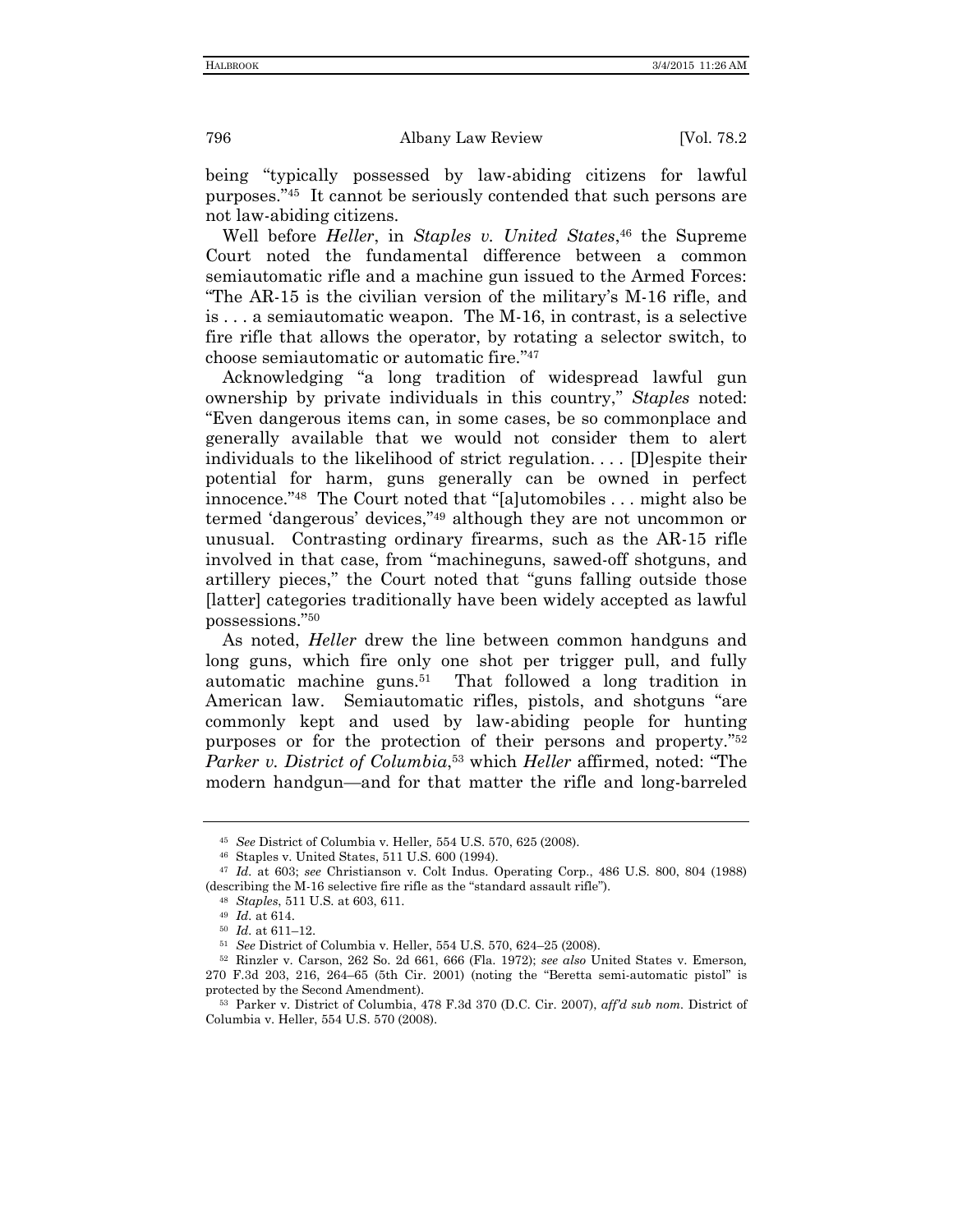shotgun—is undoubtedly quite improved over its colonial-era predecessor, but it is, after all, a lineal descendant of that foundingera weapon, and it passes *Miller*'s standards." 54 Rifles in particular have long been held to be protected under the Second Amendment,<sup>55</sup> including in New York precedent.<sup>56</sup>

The majority in *Heller v. District of Columbia* (*Heller II*) <sup>57</sup> relied on legislative findings and applied intermediate scrutiny to uphold the District's ban on firearms it calls "assault weapons" and magazines holding over ten rounds.<sup>58</sup> It did so despite its following acknowledgment that should have resolved the case based on the *Heller* test:

We think it clear enough in the record that semiautomatic rifles and magazines holding more than ten rounds are indeed in "common use," as the plaintiffs contend. Approximately 1.6 million AR-15s alone have been manufactured since 1986.... As for magazines, fully 18 percent of all firearms owned by civilians in 1994 were equipped with magazines holding more than ten rounds . . . . 59

Based on the same evidence, Judge Kavanaugh noted in his dissent that "[t]he AR-15 is the most popular semi-automatic rifle," and that "[s]emi-automatic rifles are commonly used for self-defense in the home, hunting, target shooting, and competitions." 60 Judge

<sup>59</sup> *Id.*

<sup>54</sup> *Id.* at 398.

<sup>55</sup> State v. Kerner, 107 S.E. 222, 224 (N.C. 1921) (discussing the protected arms: rifles, muskets, shotguns, and pistols); Andrews v. State, 50 Tenn. 165, 179 (1871) ("[T]he rifle of all descriptions, the shot gun, the musket, and repeater, are such [protected] arms.").

<sup>56</sup> Moore v. Gallup, 45 N.Y.S.2d 63, 66 (App. Div. 1943) ("[T]he *arms* to which the Second Amendment refers include weapons of warfare to be used by the militia, such as swords, guns, rifles and muskets . . . ."), *aff'd*, 59 N.E.2d 429 (N.Y. 1944); People v. Raso*,* 170 N.Y.S.2d 245, 249 (Cnty. Ct. 1958) ("[T]he Legislature in enacting the 'concealed' weapon provision . . . carefully avoided including rifles because of the Federal constitutional provision ...."); Hutchinson v. Rosetti, 205 N.Y.S.2d 526, 527, 529, 531 (City of N.Y. Mun. Ct. 1960) (holding that the rifle used for defense against a prejudiced mob must be returned based on the individual's right to bear arms guaranteed under the Second Amendment of the United States Constitution).

<sup>57</sup> Heller v. District of Columbia (*Heller II*), 670 F.3d 1244 (D.C. Cir. 2011).

<sup>58</sup> *Id.* at 1261–64.

<sup>60</sup> *Id*. at 1287–88 (Kavanaugh, J., dissenting). Like semi-automatic pistols, which cannot be banned under *Heller*, semi-automatic rifles are used by law-abiding persons for lawful purposes:

There is no reason to think that semi-automatic rifles are not effective for self-defense in the home, which *Heller* explained is a core purpose of the Second Amendment right. The offense/defense distinction thus doesn't advance the analysis here, at least in part because it is the person, not the gun, who determines whether use of the gun is offensive or defensive.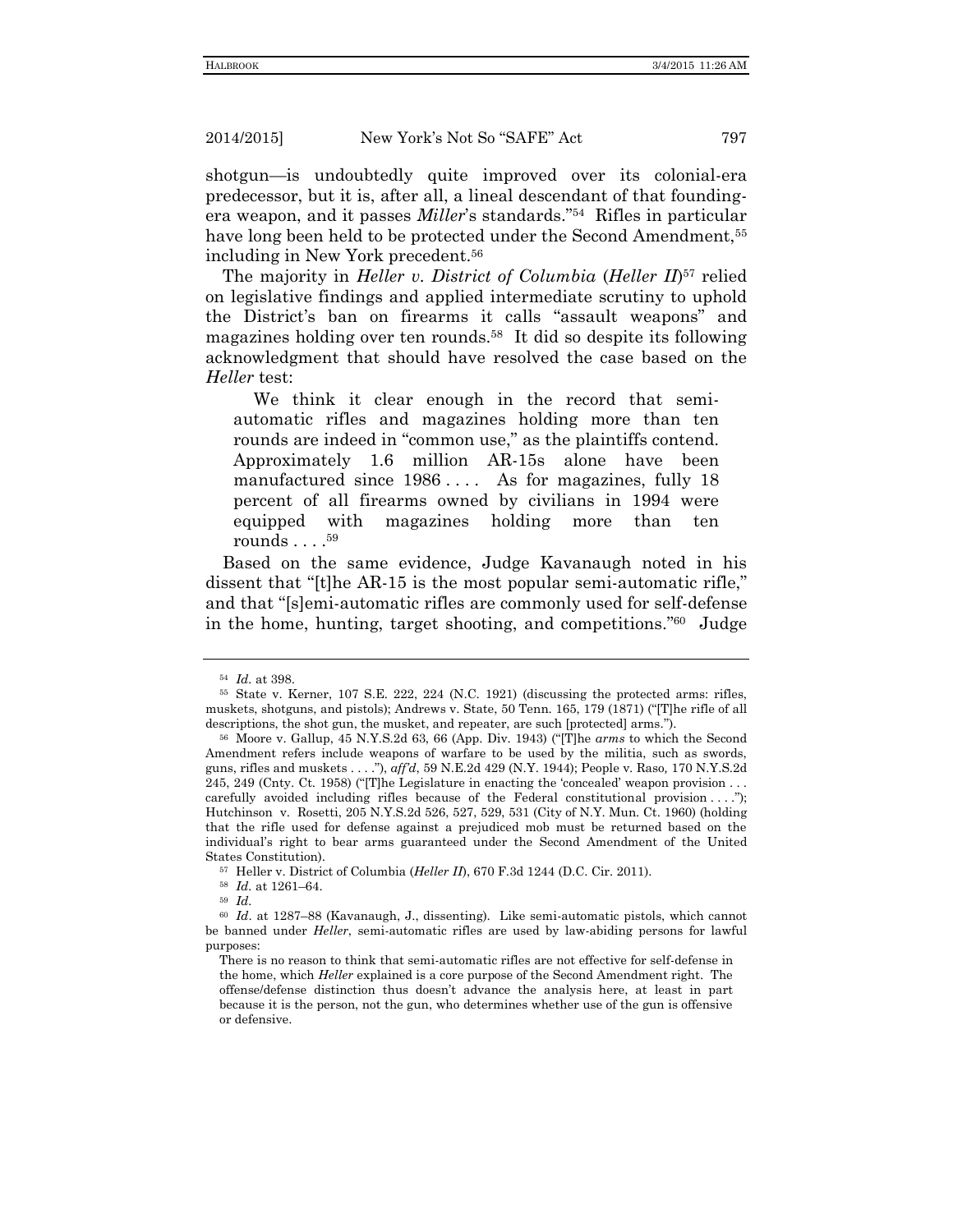Kavanaugh would have invalidated the District's prohibition.<sup>61</sup>

*New York State Rifle & Pistol Ass'n, Inc. v. Cuomo*<sup>62</sup> (*NYSRPA*), the district court opinion on the leading challenge to the SAFE Act, found "the archetypal AR-15" to be in common use.<sup>63</sup> "Generally, it is a semiautomatic rifle that has a detachable magazine, has a grip protruding roughly four inches below the action of the rifle, and is easily accessorized and adapted." 64 The court continued:

It is also popular. According to Plaintiffs, since 1986 (when record-keeping began) "at least 3.97 million AR-15 type rifles have been manufactured in the United States for the commercial market." In 2011, AR-15s accounted for 7% of all firearms sold. Plaintiffs also assert that the AR-15 rifles are regularly used for self defense, hunting, and sporting competitions.<sup>65</sup>

Moreover, "there can be little dispute that tens of thousands of Americans own these guns and use them exclusively for lawful purposes such as hunting, target shooting, and even self-defense." 66 Thus, "for purposes of this Decision, this Court will assume that the weapons at issue are commonly used for lawful purposes." 67 Finally, given that the SAFE Act makes acquisition of the subject firearms unlawful, "this Court finds that the restrictions at issue more than 'minimally affect' Plaintiffs' ability to acquire and use the firearms, and they therefore impose a substantial burden on Plaintiffs' Second Amendment rights." 68

The court further found:

Large-capacity magazines are also popular, and Defendants concede they are in common use nationally. Indeed, the "standard magazine" for an AR-15 holds 20 or 30 rounds. Given their popularity in the assumably law-abiding

<sup>63</sup> *Id.* at 364–65.

*Id*. at 1290.

<sup>61</sup> *Id*. at 1285.

<sup>62</sup> N.Y. State Rifle & Pistol Ass'n v. Cuomo, 990 F. Supp. 2d 349 (W.D.N.Y. 2013).

<sup>64</sup> *Id*. at 364.

<sup>65</sup> *Id*. (citations omitted).

<sup>&</sup>lt;sup>66</sup> Id. at 365 ("[A]round 1990, 'there were an estimated 1 million privately owned [assault weapons] in the U.S. . . . .'" (quoting CHRISTOPHER S. KOPER ET AL., AN UPDATED ASSESSMENT OF THE FEDERAL ASSAULT WEAPONS BAN: IMPACTS ON GUN MARKETS AND GUN VIOLENCE, 1994–2003, at 10 (2004), *available at* https://www.ncjrs.gov/pdffiles1/nij/grants/204431 .pdf)); *see also Heller II*, 670 F.3d at 1287–88 (Kavanaugh, J., dissenting) ("A brief perusal of the website of a popular American gun seller underscores . . . that semi-automatic rifles are

<sup>. . .</sup> commonly used for self-defense in the home, hunting, target shooting, and competitions."). <sup>67</sup> *N.Y. State Rifle & Pistol Ass'n*, 990 F. Supp. 2d at 365.

<sup>68</sup> *Id*.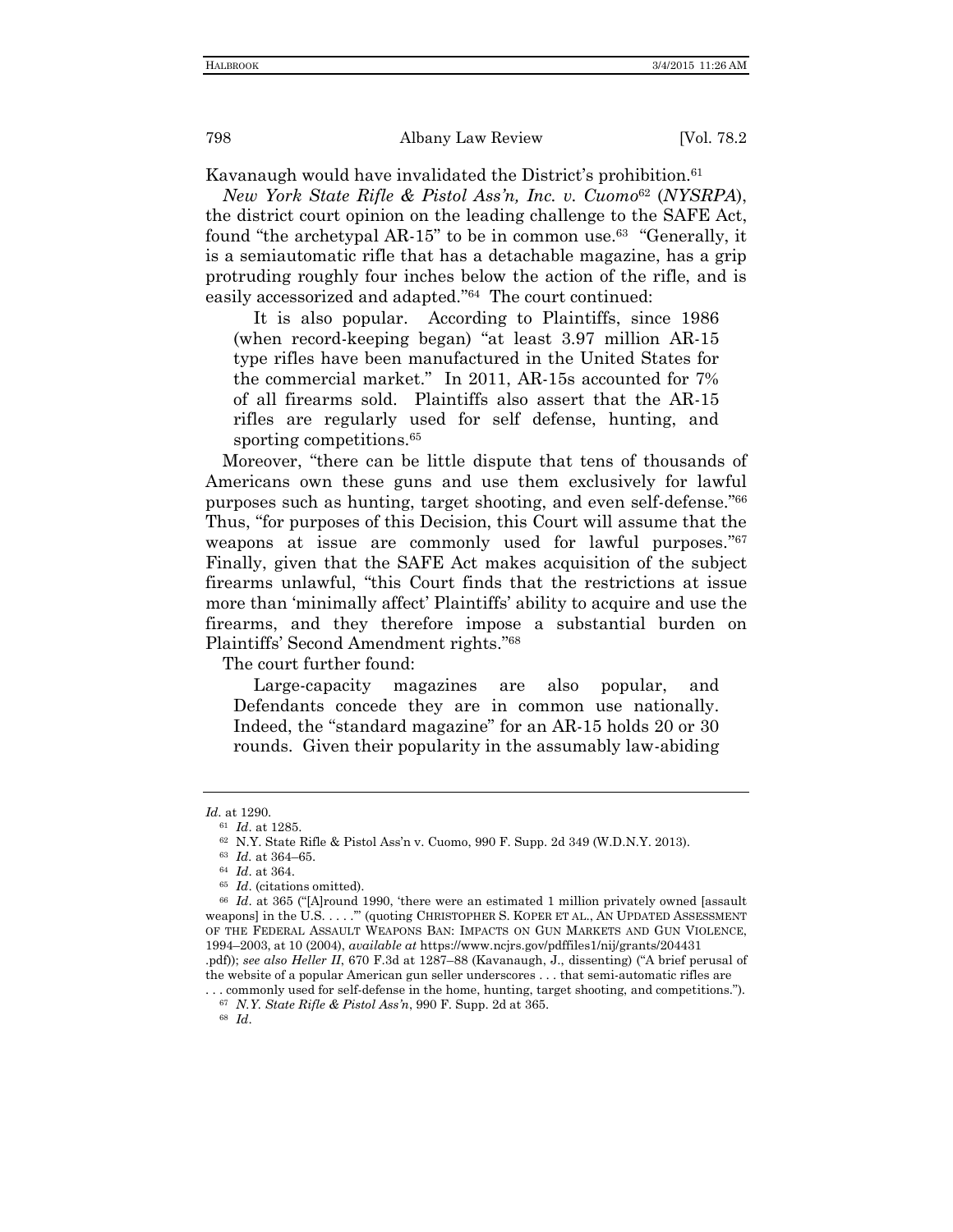public, this Court is willing to proceed under the premise that these magazines are commonly owned for lawful purposes.<sup>69</sup>

Finally, the court found "that a restraint on the amount of ammunition a citizen is permitted to load into his or her weapon whether 10 rounds or seven—is also more than a 'marginal, incremental or even appreciable restraint' on the right to keep and bear arms." 70 Given that "the firearm itself implicates the Second Amendment, so too must the right to load that weapon with ammunition. Round restrictions, whether seven or 10, are therefore deserving of constitutional scrutiny." 71

Rifles such as AR-15s are "widely owned by private citizens today for legitimate purposes," including "for self-defense, hunting, and target shooting." 72 For instance, AR-15 type rifles are the leading type of firearm used in the National Matches and in other matches sponsored by the Civilian Marksmanship Program, <sup>73</sup> which Congress established "to instruct citizens of the United States in marksmanship" and "to promote practice and safety in the use of firearms." 74 Competitions with such rifles are sponsored by the National Rifle Association, which has long been recognized in New York law as associated with legitimate use of firearms.<sup>75</sup>

In *People v. James*, <sup>76</sup> a California appellate court asserted that the Second Amendment "does not protect the right to possess assault weapons." 77 It relied solely on legislative statements that some of the banned guns had been used in crimes, something that could be said for any type of firearm.<sup>78</sup> It concluded: "These are not the types of weapons that are typically possessed by law-abiding

<sup>69</sup> *Id.* (citations omitted) (citing *Heller II*, 670 F.3d at 1261); *see also Heller II*, 670 F.3d at 1261 ("There may well be some capacity above which magazines are not in common use but, if so, the record is devoid of evidence as to what that capacity is; in any event, that capacity surely is not ten."); KOPER ET AL., *supra* note 66, at 10 ("Approximately 18% of civilian-owned firearms and 21% of civilian-owned handguns were equipped with LCMs as of 1994.").

<sup>70</sup> *N.Y. State Rifle & Pistol Ass'n*, 990 F. Supp. 2d at 365.

<sup>71</sup> *Id*.

<sup>72</sup> Michael P. O'Shea, *The Right to Defensive Arms After* District of Columbia v. Heller, 111 W. VA. L. REV. 349, 388 (2009) (footnotes omitted).

<sup>73</sup> *See Competitions*, CIVILIAN MARKSMANSHIP PROGRAM, http://thecmp.org/competitions/ (last visited Feb. 23, 2015).

<sup>74</sup> 36 U.S.C. § 40722(1)–(2) (2013).

<sup>75</sup> *E.g.*, N.Y. PENAL LAW § 265.20.a.7–.7-c (McKinney 2014) (providing exemptions for the possession and use of certain firearms at ranges and competitions approved by the National Rifle Association).

<sup>76</sup> People v. James, 94 Cal. Rptr. 3d 576 (Cal. Ct. App. 2009).

<sup>77</sup> *Id.* at 585.

<sup>78</sup> *Id.* at 580–81.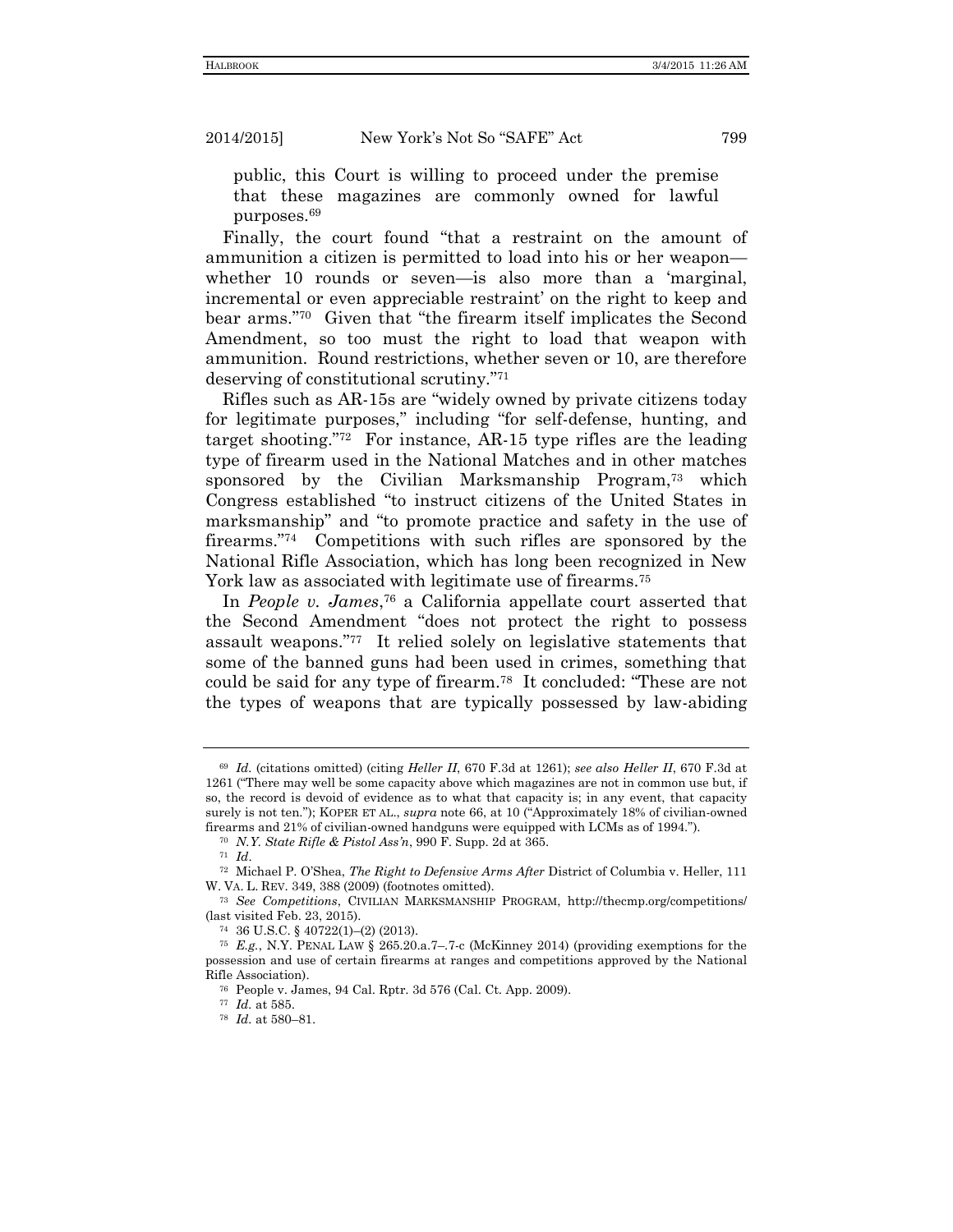citizens for lawful purposes such as sport hunting or selfdefense . . . ."<sup>79</sup> The court offered no actual evidence whatsoever for that proposition.

By contrast, in *Wilson v. County of Cook*, <sup>80</sup> the Illinois Supreme Court held that it could not say "that assault weapons as defined in this Ordinance categorically fall outside the scope of the rights protected by the second amendment." 81 The court explained:

[I]t cannot be ascertained at this stage of the proceedings whether these arms with these particular attributes as defined in this Ordinance are well suited for self-defense or sport or would be outweighed completely by the collateral damage resulting from their use, making them "dangerous and unusual" as articulated in *Heller*. This question requires us to engage in an empirical inquiry beyond the scope of the record and beyond the scope of judicial notice about the nature of the weapons that are banned under this Ordinance and the dangers of these particular weapons.<sup>82</sup>

*Wilson* continued: "Unlike *James* and *Heller II*, we have a minimal legislative record to review and need not make assumptions without first attempting to ascertain relevant facts." 83 As to the suspect legislative declaration that the banned guns were "military" weapons and were most likely to be used in crime,  $84$  "a legislative declaration does not preclude inquiry by the judiciary into the facts bearing on an issue of constitutional law." 85

Some pre-*Heller* state court decisions upheld gun and magazine bans under state arms guarantees. But these decisions do not meet the standard of review required for the Second Amendment by *Heller*, not to mention that they conflict with prior decisions in those same states.<sup>86</sup>

<sup>79</sup> *Id*. at 586.

<sup>80</sup> Wilson v. Cnty. of Cook, 968 N.E.2d 641 (Ill. 2012).

<sup>81</sup> *Id.* at 655.

<sup>82</sup> *Id*. at 656.

<sup>83</sup> *Id*. at 657.

<sup>84</sup> *Id.* at 656.

<sup>85</sup> *Id.* at 657.

<sup>86</sup> *See* Richmond Boro Gun Club, Inc. v. City of N.Y., 97 F.3d 681, 684 (2d Cir. 1996) ("[The gun ban here] does not infringe upon a fundamental constitutional right."). *Compare* Benjamin v. Bailey, 662 A.2d 1226, 1232 (Conn. 1995) (adopting the reasonable regulation test and holding that if "some types of weapons" are available, "the state may proscribe the possession of other weapons"), *with* Rabbitt v. Leonard, 413 A.2d 489, 491 (Conn. Super. Ct. 1979) ("[A] Connecticut citizen, under the language of the Connecticut constitution, has a fundamental right to bear arms in self defense."); Robertson v. Denver, 874 P.2d 325, 328 (Colo. 1994) (en banc) ("[T]his case does not require us to determine whether that right is fundamental . . . ."), *with* City of Lakewood v. Pillow, 501 P.2d 744, 745 (Colo. 1972) (en banc)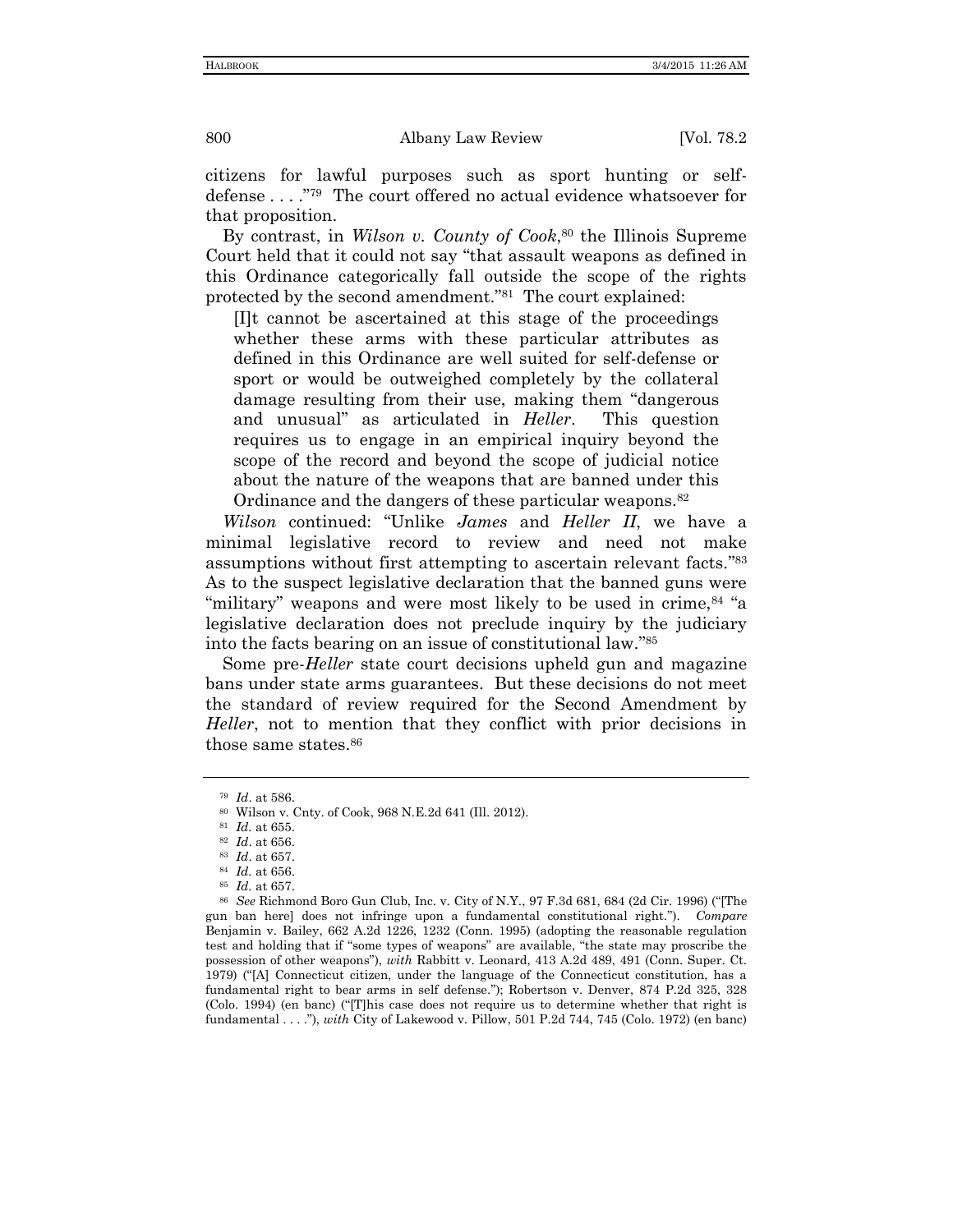In sum, the *Heller* test is that the Second Amendment protects possession of firearms that are commonly possessed by law-abiding persons for lawful purposes. This is an objective standard that cannot be negated by mere use of a pejorative term. Banned firearms, such as the archetypical AR-15 rifle, meet the test.

## IV. THE FEATURES OF THE BANNED FIREARMS DO NOT REMOVE THEM FROM SECOND AMENDMENT PROTECTION

New York asserts that the banned firearms are dangerous and unusual military-style weapons, $87$  even though they are very usual and common among civilians and are not issued to any military force in the world.<sup>88</sup> None of the decisions upholding such bans conduct any searching analysis of the particular features at issue. The use of a particular profile of firearm in one or more heinous crimes may influence legislators to support a ban on guns that "look like that." The chief impetus for the SAFE Act itself was the murder of twenty children and six adults by a deranged man at Sandy Hook Elementary School in 2012.<sup>89</sup> Yet there is no credible evidence that the horrible result would have been any different had a firearm with a different profile been used.

Factual claims should be decided on the basis of actual evidence in the record and not on the basis of bare allegations punctuated with a constant barrage of linguistic defamation. Using the term "assault weapon" in every other sentence of an argument, without any searching analysis of specifically what is meant by the term, proves nothing. The typical features of a firearm that may turn a law-abiding citizen into a felon are not dangerous and unusual, but quite ordinary.

The SAFE Act defines "assault weapon" as "a semiautomatic rifle [or pistol] that has an ability to accept a detachable magazine and"

<sup>(</sup>"[A] purpose cannot be pursued by means that broadly stifle fundamental personal liberties when the end can be more narrowly achieved."); Arnold v. City of Cleveland, 616 N.E.2d 163, 172 (Ohio 1993) ("[T]he [fundamental] right to bear arms . . . is subject to reasonable regulation."), *and* City of Cincinnati v. Langan, 640 N.E.2d 200, 203, 205 (Ohio Ct. App. 1994) ("[The ban was upheld despite] evidence that the weapons had a legitimate use for targetshooting competition and defensive purposes."), *with* Harrold v. Collier, 836 N.E.2d 1165, 1171 (Ohio 2005) (noting that strict scrutiny applies to fundamental rights).

<sup>87</sup> *See* N.Y. State Rifle & Pistol Ass'n v. Cuomo, 990 F. Supp. 2d 349, 368 (W.D.N.Y. 2013).

<sup>88</sup> *See* Citizens for a Safer Cmty. v. City of Rochester, 627 N.Y.S.2d 193, 198 (Sup. Ct. 1994) ("[T]he guns subject to this law are not military weapons, but merely look like military weapons, since they are identical in action to sporting guns and are not capable of full automatic fire.").

<sup>89</sup> *See N.Y. State Rifle & Pistol Ass'n*, 990 F. Supp. 2d at 355, 369.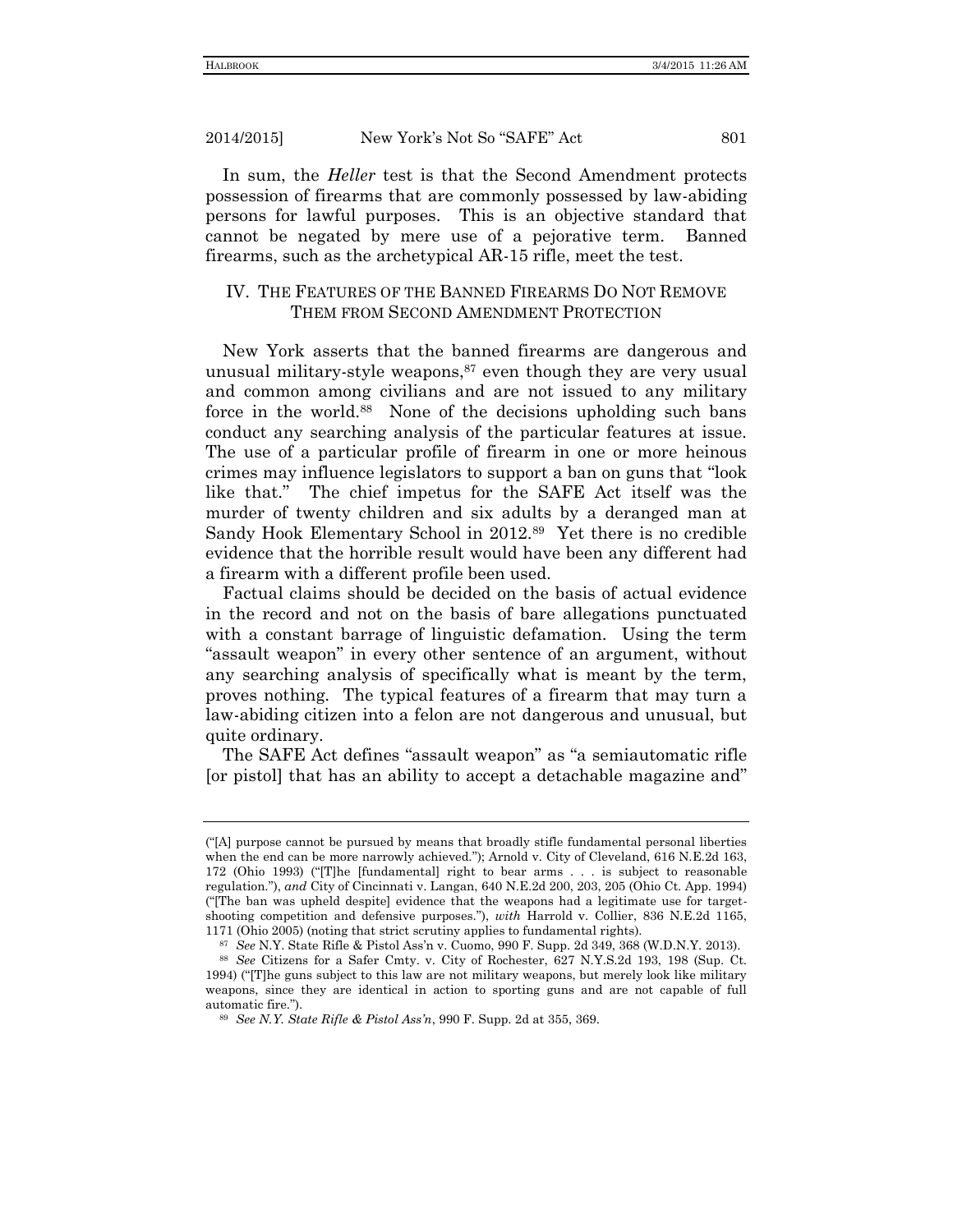one listed feature or "a semiautomatic shotgun that has" one listed feature. 90 A fully automatic weapon or machine gun "fires repeatedly with a single pull of the trigger," but a semiautomatic "fires only one shot with each pull of the trigger . . . ."<sup>91</sup> The United States and numerous states have found the distinction obvious. Possession of an unregistered machine gun has been a serious federal crime since 1934,<sup>92</sup> and it is so under the laws of most states,<sup>93</sup> including New York.<sup>94</sup> The military forces of the world find the distinction quite meaningful. The difference between a gun that requires a separate trigger pull for each shot and one that fires continuously with a single trigger pull is, to put it mildly, rather obvious and fundamental.<sup>95</sup> None of the firearms that New York bans fires any faster than any other semiautomatic firearm, whether used for hunting, defense, or target shooting.

The majority in *Heller II* said that it is "difficult to draw meaningful distinctions between the AR-15 and the M-16," adding that "[a]lthough semi-automatic firearms, unlike automatic M-16s, fire 'only one shot with each pull of the trigger,' semi-automatics still fire almost as rapidly as automatics."<sup>96</sup> For that statement, *Heller II* relied on the testimony of Brady Center attorney Brian Siebel at a District of Columbia legislative hearing, asserting that a "'30-round magazine' of UZI 'was emptied in slightly less than two seconds on full automatic, while the same magazine was emptied in just five seconds on semiautomatic.'" 97 This unsworn allegation, which cited no source, lacked any indicia of expertise.<sup>98</sup>

Even if that allegation was true, as Judge Kavanaugh noted in dissent: "[S]emi-automatics actually fire two-and-a-half times slower than automatics," and "semi-automatic rifles fire at the same general rate as semi-automatic *handguns*," which are "constitutionally protected under the Supreme Court's decision in

<sup>90</sup> N.Y. PENAL LAW §§ 265.00.22(a)–(c) (McKinney 2014).

<sup>91</sup> Staples v. United States, 511 U.S. 600, 602 n.1 (1994).

<sup>92</sup> *See* National Firearms Act, Pub. L. 73-474, 48 Stat. 1236 (1934); *see also* 26 U.S.C. §§ 5845(b), 5861(d) (2013) (prohibiting possession of unregistered machine guns).

<sup>93</sup> *See, e.g.*, CAL. PENAL CODE § 32625 (West 2014); 18 PA. CONST. STAT. ANN. § 908(a), (b)(1) (West 2014).

<sup>94</sup> N.Y. PENAL LAW §§ 265.00.1, 265.02(2).

<sup>95</sup> *Staples*, 511 U.S. at 602 n.1.

<sup>96</sup> *Heller II*, 670 F.3d 1244, 1263 (D.C. Cir. 2011) (citation omitted) (quoting *Staples*, 511 U.S. at 602 n.1).

<sup>97</sup> *Heller II*, 670 F.3d at 1263

<sup>98</sup> Mr. Siebel's current occupation as a realtor further reflects no credentials as a firearms expert. *See About Me,* BRIAN SIEBEL, http://www.briansiebel.com/about/ (last visited Feb. 23, 2015).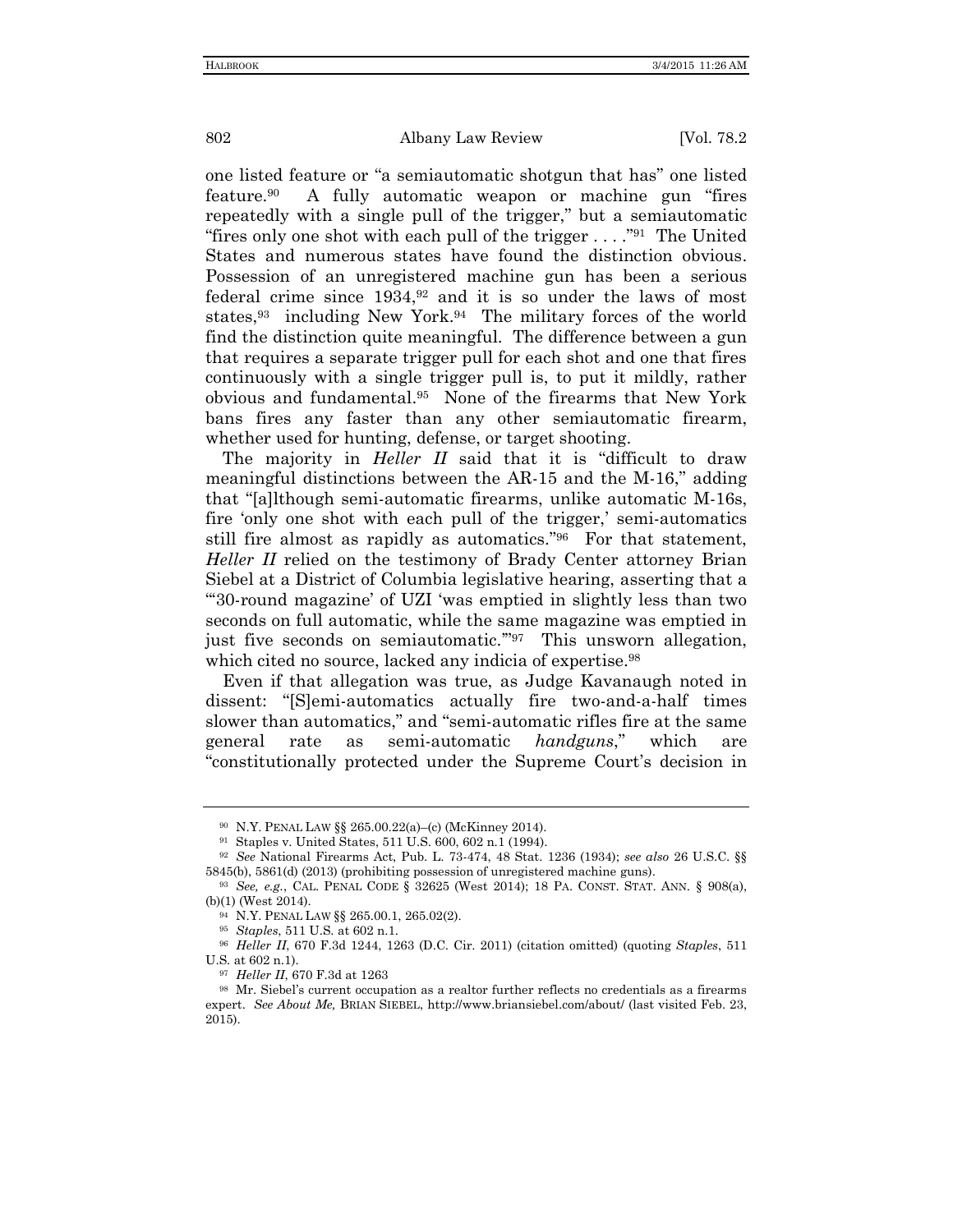*Heller*." 99 Furthermore, "semi-automatic *handguns* are used in connection with violent crimes far more than semi-automatic *rifles* are." 100

But it turns out that semiautomatic rifles fire much slower. According to the U.S. Army training manual *Rifle Marksmanship*, the "Maximum Effective Rate of Fire (rounds per min)" in semiautomatic for the M-4 and M16A2 rifles is 45 rounds per minute,<sup>101</sup> not even close to Siebel's claimed 30 rounds in five seconds. In other words, a semiautomatic would fire *one round per one and one-third second*, not *six rounds per second* as claimed.

If this demonstrates the fallacy of relying on lobbyist exhortations instead of demonstrated facts in the record, it is somewhat moot. Semiautomatic firearms with a detachable magazine are not banned. They must have one more "evil, wicked, mean and nasty" feature.<sup>102</sup> The following discusses the prominent ones.

*A pistol grip that protrudes conspicuously beneath the action of the weapon or a thumbhole stock*. 103 The district court in *NYSRPA* noted plaintiffs' position that a pistol grip "increases comfort [and] stability,"<sup>104</sup> but found that a pistol grip or thumbhole stock "aid shooters when 'spray firing' from the hip."<sup>105</sup> *Heller II* is cited in support of that assertion, which once again relied on the unsworn testimony of Brady Center lobbyist Brian Siebel at a District of Columbia committee hearing.<sup>106</sup> No explanation is provided of the ergonomics of how a pistol grip or thumbhole stock facilitates hipfiring. It is actually more difficult to hold a rifle with a pistol grip at the hip because the wrist is twisted in an awkward, downward position. Any such firing would be highly inaccurate. A rifle with a traditional straight stock may be held more comfortably at the hip. One can mimic these positions in thin air and understand that.

The Army training manual *Rifle Marksmanship* teaches: "Place

<sup>99</sup> *Heller II*, 670 F.3d at 1289 (Kavanaugh, J., dissenting).

<sup>100</sup> *Id.* at 1269–70.

<sup>101</sup> DEP'T OF THE ARMY, FM 3-22.9, RIFLE MARKSMANSHIP: M16-/M4-SERIES WEAPONS 2-1 (2008).

<sup>102</sup> To recall the lyrics in the Steppenwolf's 1960s hit tune *Stay Off the Grass*.

<sup>103</sup> N.Y. PENAL LAW § 265.00.22(a)(ii)–(iii) (McKinney 2014).

<sup>104</sup> N.Y. State Rifle & Pistol Ass'n v. Cuomo, 990 F. Supp. 2d 349, 368 (W.D.N.Y. 2013).

<sup>105</sup> *See id.* at 370.

<sup>106</sup> *Heller II*, 670 F.3d 1244, 1262–63 (D.C. Cir. 2011); *see also* LJL 33rd St. Assoc., LLC v. Pitcairn Properties, Inc., 725 F.3d 184, 194 (2d Cir. 2013) ("[E]xpert valuations of this nature are the product of so many complex factors, and so many assumptions . . . as to make it particularly important that the opponent of the valuations be offered the opportunity to test their conclusions by cross-examination.").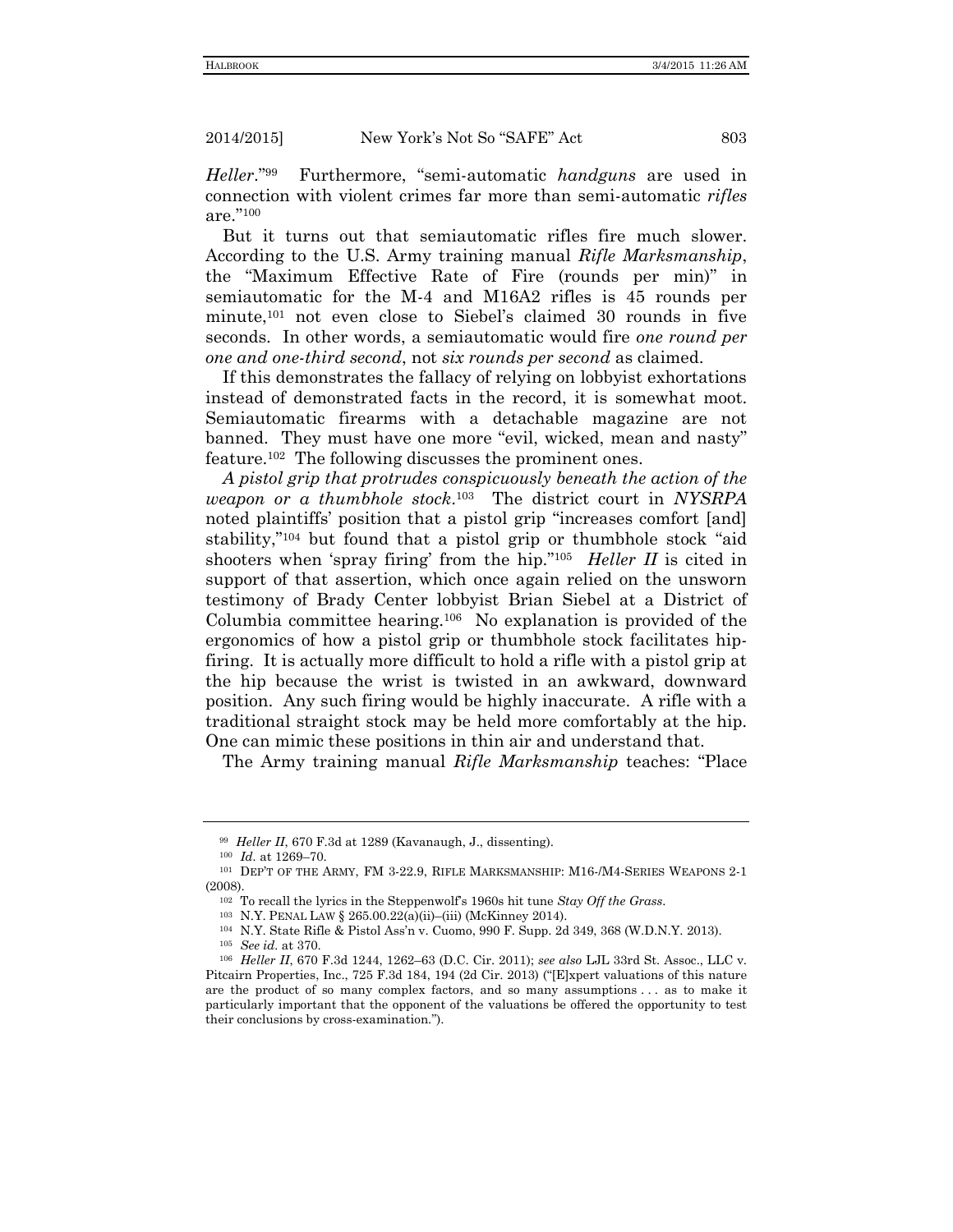the weapon's buttstock into the pocket of the firing shoulder."<sup>107</sup> It further instructs: "The firing hand grasps the pistol grip so that it fits in the 'V' formed by the thumb and forefinger. . . . The remaining three fingers exert a slight rearward pressure to ensure that the buttstock remains in the pocket of the shoulder." 108 Moreover, "unaimed fire must never be tolerated . . . . "<sup>109</sup> "Keep the cheek on the stock for every shot, align the firing eye with the rear aperture, and focus on the front sightpost." 110 The manual does *not* teach soldiers to "spray fire from the hip."

Indeed, pistol grips of the same type are used in single-shot and bolt-action air guns and rifles used in the Olympics.<sup>111</sup> Such use demonstrates that the function of the pistol grip is to facilitate accurate fire from the shoulder with the best possible ergonomics.

*A folding or telescoping stock*. 112 The district court in *NYSRPA* noted plaintiffs' argument that "a telescoping stock, which allows the user to adjust the length of the stock, does not make a weapon more dangerous, but instead, like finding the right size shoe, simply allows the shooter to rest the weapon on his or her shoulder properly and comfortably." 113 A folding stock makes a gun easier to transport, such as in an all-terrain vehicle. 114 A telescoping stock allows adjustments to fit the user's physique so the gun can be held more comfortably and be fired accurately.

However, the court found: "Folding and telescoping stocks aid concealability and portability." 115 But New York elsewhere restricts the overall length of long guns with or without such stocks.<sup>116</sup> "A rifle or shotgun with a telescoping or folding stock is banned by the Act even if it is three feet long in its shortest configuration, and yet a rifle with a straight stock could be as short as 26" and still be

<sup>107</sup> DEP'T OF THE ARMY, *supra* note 101, at 4-18.

<sup>108</sup> *Id*.

<sup>109</sup> *Id*. at 7-9.

<sup>110</sup> *Id*.

<sup>111</sup> *See Air Rifle Model 800 X,* FEINWERKBAU, WESTINGER & ALTENBURGER GMBH, http://w ww.feinwerkbau.de/en/Sporting-Weapons/Air-Rifles/NEW-Model-800 (last visited Feb. 23, 2015) (describing a single-shot air rifle with pistol grip and adjustable stock); *Feinwerkbau 800X PCP Air Rifle*, PYRAMYD AIR GUN MALL, http://www.pyramydair.com/s/m/Feinwerkbau\_ 800X\_PCP\_Air\_Rifle/2771 (last visited Feb. 23, 2015).

<sup>112</sup> N.Y. PENAL LAW § 265.00.22(a)(i) (McKinney 2014).

<sup>113</sup> N.Y. State Rifle & Pistol Ass'n v. Cuomo, 990 F. Supp. 2d 349, 368 (W.D.N.Y. 2013).

<sup>114</sup> *See id.* at 370.

<sup>115</sup> *Id*.

<sup>&</sup>lt;sup>116</sup> PENAL § 265.00.3 ("Firearm' means . . . any weapon made from a shotgun or rifle . . . [with] an overall length of less than twenty-six inches."); *id.* § 265.01 (prohibiting the possession of certain firearms).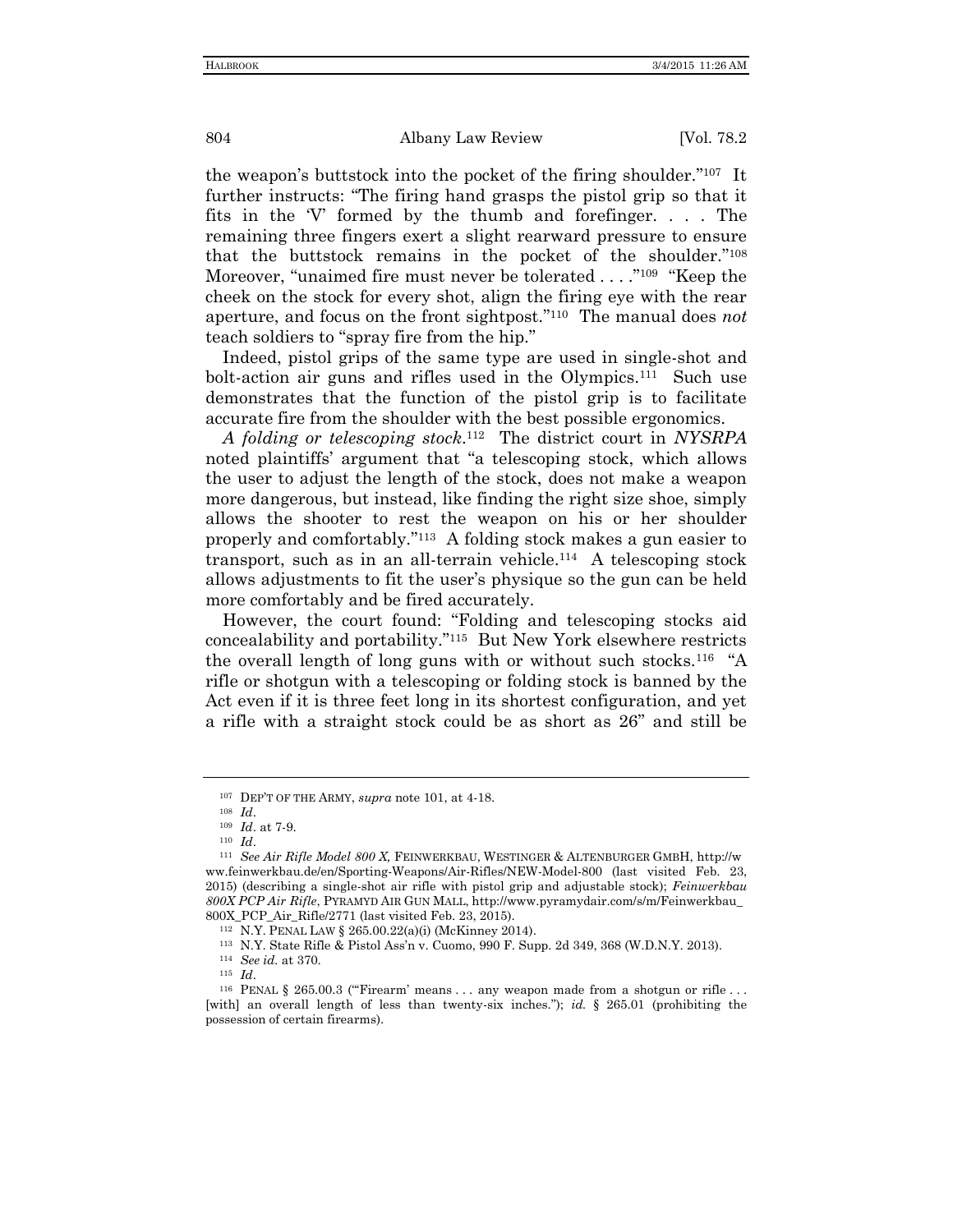legal." 117

In response to plaintiffs' argument that features like a pistol grip and telescoping stock make a rifle more comfortable for the individual user, the district court noted: "But Plaintiffs later argue that the banned features increase the utility for self-defense—which is just another way of saying that the features increase their lethality."<sup>118</sup> So too, sights on firearms enhance their accuracy and usefulness for self-defense, and in that sense makes them more "lethal," but "arms" by their very definition are "lethal," and that is what the Second Amendment guarantees. In *McDonald v. City of Chicago*, the Supreme Court rejected the argument against incorporation of the right into the Fourteenth Amendment based on the idea "that the Second Amendment differs from all of the other provisions of the Bill of Rights because it concerns the right to possess a deadly implement and thus has implications for public safety." 119

*Flash suppressor, muzzle break, muzzle compensator, or threaded barrel designed to accommodate a flash suppressor, muzzle break, or*  muzzle compensator.<sup>120</sup> The district court upheld banning one of these features with the comment that "[a] muzzle compensator reduces recoil and muzzle movement caused by rapid fire,"<sup>121</sup> but it is obvious that it would do the same in slow fire. Recoil can be painful, and muzzle movement interferes with accuracy. Banning a feature because it reduces pain and increases accuracy seems irrational.

Elsewhere, the court noted that "a muzzle brake reduces recoil. The SAFE Act, however, regulates muzzle 'breaks."<sup>122</sup> Since the

<sup>117</sup> Reply Memorandum of Law in Further Support of Plaintiffs' Motion for Summary Judgment at 4, *N.Y. State Rifle & Pistol Ass'n*, 990 F. Supp. 2d 349 (No. 1:13-cv-00291-WMS).

<sup>118</sup> *N.Y. State Rifle & Pistol Ass'n*, 990 F. Supp. 2d at 368 ("[T]he very features that increase a weapon's utility for self-defense also increase its dangerousness to the public at large."); *see* McDonald v. City of Chi., 561 U.S. 742, 889–90 (2010) (Stevens, J., dissenting). But Justice Stevens used that argument in support of his beliefs that "the Court badly misconstrued the Second Amendment" in *Heller* and that it was a mistake to hold "that a city may not ban handguns." *See id*. at 890 & n.33. Justice Scalia responded: "Maybe what he means is that the right to keep and bear arms imposes *too great* a risk to others' physical well-being. But as the plurality explains, other rights we have already held incorporated pose similarly substantial risks to public safety." *Id*. at 799 (Scalia, J., concurring) (citation omitted).

<sup>119</sup> *McDonald*, 561 U.S. at 782 (majority opinion); *see* Ill. Ass'n of Firearms Retailers v. City of Chi., 961 F. Supp. 2d 928, 942 (N.D. Ill. 2014) ("[W]hatever burdens the City hopes to impose on criminal users also falls squarely on law-abiding residents who want to exercise their Second Amendment right.").

<sup>120</sup> PENAL § 265.00.22(a)(vi).

<sup>121</sup> *N.Y. State Rifle & Pistol Ass'n*, 990 F. Supp. 2d at 370.

<sup>122</sup> *Id.* at 377.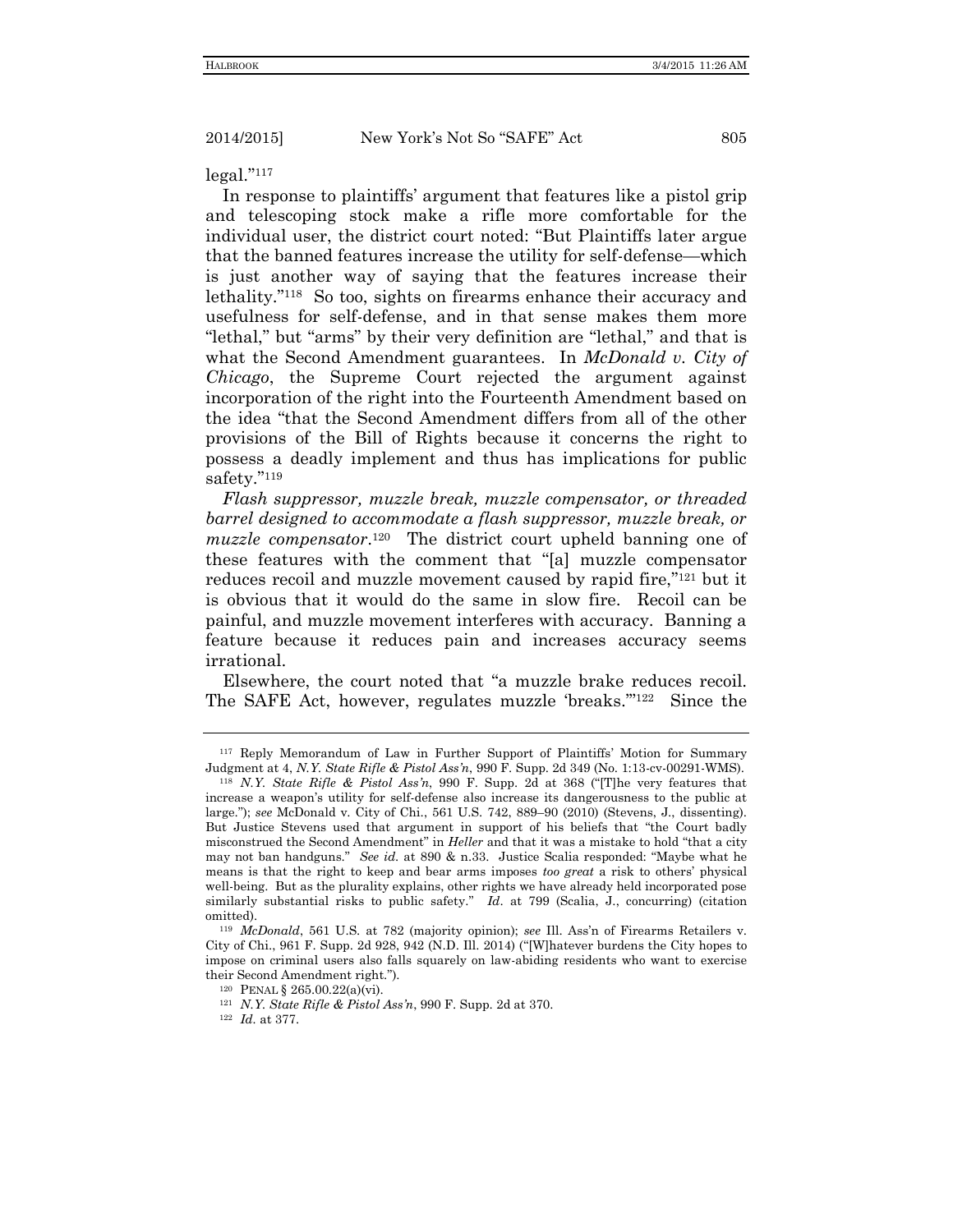word "break" does not mean the same as "brake," and "muzzle break" has no accepted meaning, the court declared that term unconstitutionally vague.<sup>123</sup>

Semiautomatic shotgun with detachable magazine.<sup>124</sup> In the *NYSRPA* litigation, New York was conspicuously silent on why such shotguns are banned, and the district court provided no explanation. A report by the Bureau of Alcohol, Tobacco, Firearms and Explosives (ATF), which New York endorsed, noted that shotguns have either tube magazines or detachable magazines, concluding: "In regard to sporting purposes, the [ATF] working group found no appreciable difference between integral tube magazines and removable box magazines." 125

Shotguns with thumbhole stocks or forward pistol grips.<sup>126</sup> The *NYSRPA* litigation record is also silent on why the SAFE Act bans semiautomatic shotguns with thumbhole stocks and a second handgrip or a protruding grip that can be held by the nontrigger hand. Another ATF report on which New York relied<sup>127</sup> found the latter feature sporting because it "permits accuracy and maneuverability even for activities such as bird hunting or skeet shooting." 128

In sum, it is easy to indulge in clichés about "military" features and "assault weapons." But when the specific features that are banned are seen under a microscope, it is clear that they are perfectly legitimate, and the prohibition thereof cannot be justified under the Second Amendment.

<sup>123</sup> *Id*. The court also found the terms "semiautomatic version[s] of an automatic rifle, shotgun or firearm," a banned feature on pistols, "to be excessively vague, as an ordinary person cannot know whether any single semiautomatic pistol is a 'version' of an automatic one." *Id*. (alteration in original) (quoting PENAL § 265.00.22(c)(viii)) (internal quotation marks omitted).

<sup>124</sup> PENAL § 265.00.22(b)(v).

<sup>125</sup> BUREAU OF ALCOHOL, TOBACCO, FIREARMS & EXPLOSIVES, STUDY ON THE IMPORTABILITY OF CERTAIN SHOTGUNS 10 (2011), *available at* https://www.atf.gov/files/firear ms/industry/january-2011-importability-of-certain-shotguns.pdf.

<sup>126</sup> PENAL § 265.00.22(b)(ii)–(iii).

<sup>127</sup> Reply Memorandum of Law in Further Support of State Defendants' Cross-Motion to Dismiss and/or for Summary Judgment and in Opposition to Plaintiffs' Cross-Motion for Summary Judgment at 14 n.13, *N.Y. State Rifle & Pistol Ass'n*, 990 F. Supp. 2d 349 (No. 13 cv-00291-WMS) (citing BUREAU OF ALCOHOL, TOBACCO, FIREARMS & EXPLOSIVES, STUDY ON THE IMPORTABILITY OF CERTAIN SHOTGUNS (2012), *available at* https://www.atf.gov/files/firear ms/industry/july-2012-importability-of-certain-shotguns.pdf).

<sup>128</sup> BUREAU OF ALCOHOL, TOBACCO, FIREARMS & EXPLOSIVES, *supra* note 127, at 3.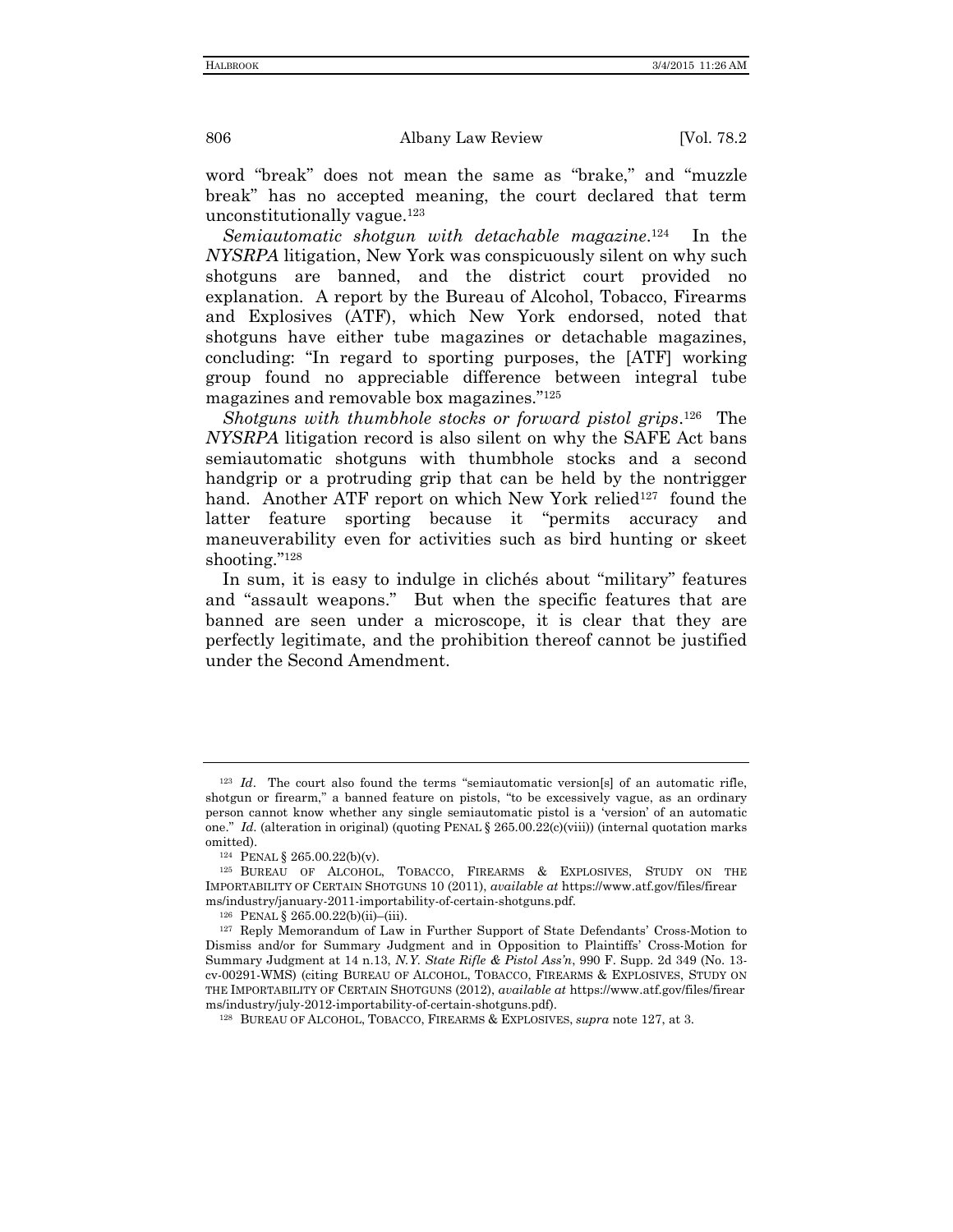## V. THE BAN ON STANDARD MAGAZINES AND THE SEVEN-ROUND LIMIT FOR SELF-DEFENSE IN THE HOME VIOLATE THE SECOND AMENDMENT

Standard magazines holding more than ten rounds and loaded with more than seven rounds are the norm nationwide.<sup>129</sup> A large proportion, perhaps a majority, of pistols are manufactured with magazines holding more than ten rounds.<sup>130</sup> None of the other forty-nine states limit rounds in a magazine to seven.<sup>131</sup>

Any suggestion that standard magazines are "dangerous and unusual" is belied by the purpose clause of the SAFE Act itself: "Through this legislation, New York is the first in the nation to completely ban all pre-1994 high capacity magazines; to ban any magazine that holds more than seven rounds (rather than a limit of ten)....<sup>"132</sup> Even as amended to allow seven rounds in a ten-round magazine, this law, not the larger-capacity magazines, is "unusual." As for being "dangerous," a magazine in itself is not even a weapon. As the District of Columbia Circuit conceded in *Heller II*: "We think it clear enough in the record that . . . magazines holding more than ten rounds are indeed in 'common use,' as the plaintiffs contend." 133

Use of standard magazines in crime does not justify their prohibition. First, rifles and hence rifle magazines are rarely used in crime.<sup>134</sup> Second, while handguns, which may have magazines of varying capacities, are used in most firearm homicides,<sup>135</sup> "the American people have considered the handgun to be the quintessential self-defense weapon." 136

It would not suffice to argue that while magazines holding more than ten rounds are in common use nationally, they are not in common use in New York and may be banned. While in 2000 New York banned standard magazines made after a 1994 effective date, it grandfathered those made and possessed by that date.<sup>137</sup> The law did not require that they have been possessed in New York, giving

<sup>129</sup> *See* Michael P. O'Shea, *The Steepness of the Slippery Slope: Second Amendment*  Litigation in the Lower Federal Courts and What It Has to Do with Background *Recordkeeping Legislation*, 46 CONN. L. REV. 1381, 1397–98 (2014).

<sup>130</sup> *Id.* at 1397.

<sup>131</sup> *See Bill S2230-2013: Enacts the NY SAFE Act of 2013*, OPEN, http://open.nysenate.gov/l egislation/bill/s2230-2013 (last visited Feb. 23, 2015).

<sup>132</sup> *Id.*

<sup>133</sup> *Heller II*, 670 F.3d 1244, 1261 (D.C. Cir. 2011).

<sup>134</sup> PLANTY & TRUMAN, *supra* note 13, at 3.

<sup>135</sup> *Id.*

<sup>136</sup> District of Columbia v. Heller, 554 U.S. 570, 629 (2008).

<sup>137</sup> *See* Act of Aug. 8, 2000, ch. 189, § 10, 2000 N.Y. Laws 2788, 2793 (amended 2013).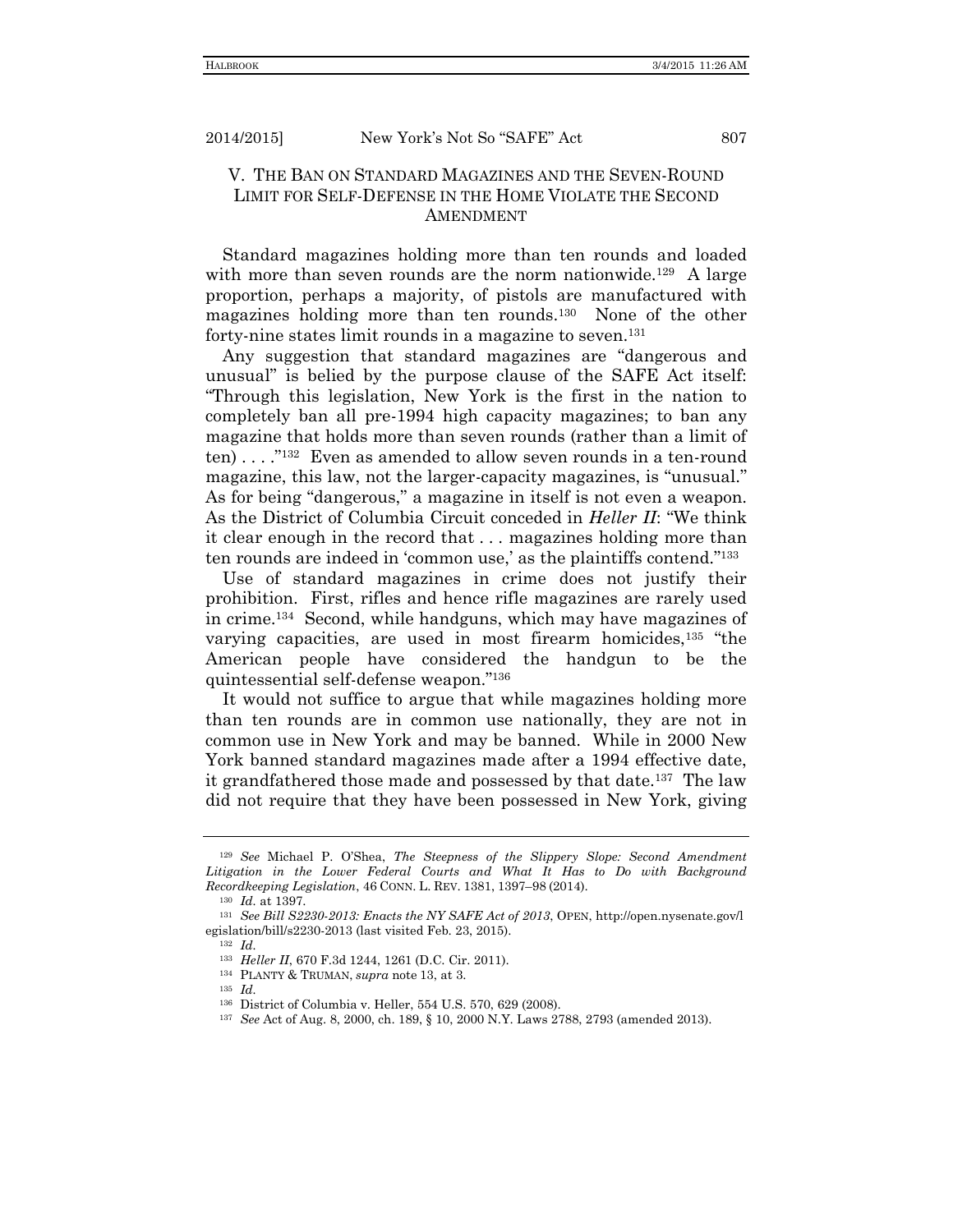New York residents a limitless supply thereof on the national market.<sup>138</sup> But in any case *Heller* set a national standard for common use—lack of common use of handguns in the District of Columbia, which banned them, was irrelevant. "The handgun ban amounts to a prohibition of an entire class of 'arms' that is *overwhelmingly chosen by American society* for that lawful purpose." 139

The "right" to keep and bear arms, including magazines holding more than ten rounds, or ten-round magazines loaded with more than seven, is not dependent on the likelihood that a person will ever fire more than those numbers in self-defense, or even that a person will ever have to act in self-defense at all. *Heller* invalidated the District of Columbia's ban on having a firearm operable for selfdefense without any showing that a specific plaintiff was likely to be attacked or that shots would need to be fired: "This makes it impossible for citizens to use them for the core lawful purpose of self-defense and is hence unconstitutional." 140 The issue is whether it is possible for a citizen to exercise the right, not the likelihood that he/she may need to do so. That standard magazines are wellsuited and preferred for self-defense is demonstrated by the fact that they are issued to law enforcement<sup>141</sup> and are bought by lawabiding citizens who also use them for target shooting, competitions, and other sporting activities.<sup>142</sup>

It bears recalling that there is no municipal liability "for failure to provide special protection to a member of the public who was repeatedly threatened with personal harm and eventually suffered dire personal injuries for lack of such protection." 143 That was the ruling in the famous case of Linda Riss, who was repeatedly denied police protection against threatened harm and who was then viciously attacked.<sup>144</sup> As the dissent pointed out: "[I]n conformity to the dictates of the law, Linda did not carry any weapon for selfdefense. Thus, by a rather bitter irony she was required to rely for protection on the City of New York which now denies all responsibility to her." 145 Here too, New York's assurances that no

<sup>138</sup> *Id.*

<sup>139</sup> *Heller*, 554 U.S. at 628 (emphasis added).

<sup>140</sup> *Id.* at 630.

<sup>&</sup>lt;sup>141</sup> The SAFE Act recognizes this by exempting law enforcement from its prohibitions. N.Y. PENAL LAW § 265.20.a.1.(b)–(c) (McKinney 2014).

<sup>142</sup> *See* O'Shea, *supra* note 129, at 1397–98.

<sup>143</sup> Riss v. City of N.Y., 240 N.E.2d 860, 860, 861 (N.Y. 1968).

<sup>144</sup> *Id.* at 862 (Keating, J., dissenting).

<sup>145</sup> *Id.*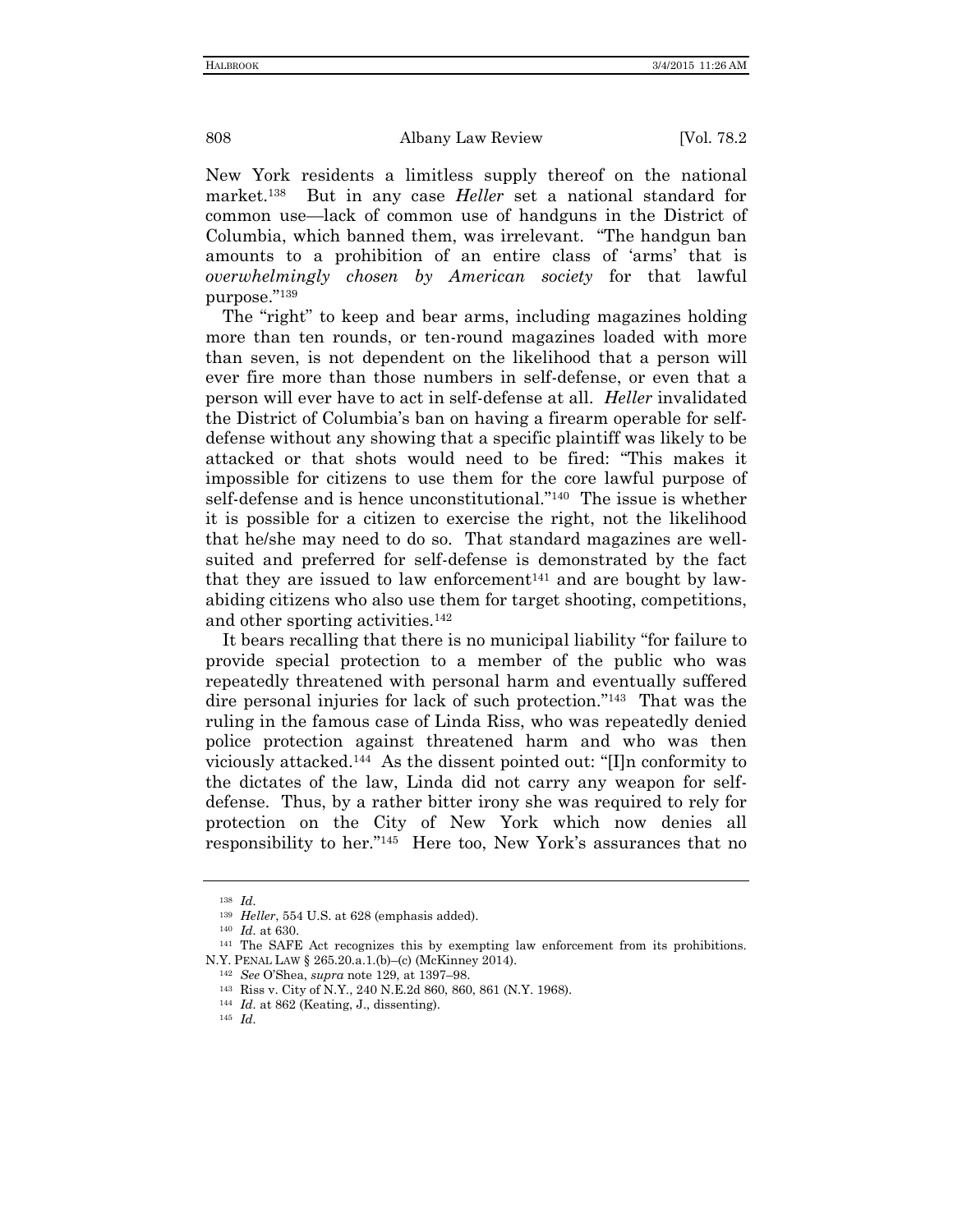one "needs" what they deem necessary for protection are worthless.

It is no excuse that citizens could keep multiple magazines loaded and change magazines if seven shots are fired or keep multiple firearms loaded. The "let them eat cake" alternative of switching magazines ignores the effects of stress, not to mention of being handicapped, and it ignores that not everyone has a second magazine or keeps one loaded. Keeping several firearms loaded is equally and utterly unrealistic. Many citizens only have one magazine and one firearm.

The test is what guns and magazines are "in common use," are "typically possessed by law-abiding citizens for lawful purposes," are "popular weapon[s] chosen by Americans for self-defense," are "chosen by American society for that lawful purpose [of selfdefense]," and are what "a citizen may prefer . . . for home defense." 146 The newly-minted ban on magazines and the arbitrarily-designated number of rounds loaded therein that are chosen nationwide by Americans is a substantial burden on Second Amendment rights.

Ironically, it is a crime to load more than seven rounds in a magazine for protection of life at one's home, but ten rounds may be loaded at a firing range of a corporation organized for conservation or to foster proficiency in arms, at a firing range to fire a rifle or shotgun, at an NRA-approved target shooting competition, or at a match sanctioned by the International Handgun Metallic Silhouette Association (IHMSA).<sup>147</sup> By trumping defense of life in one's home in favor of recreation, the prohibition on having more than seven rounds in a magazine irrationally discriminates against persons who keep firearms for self-defense in their homes, and in favor of persons who participate in recreational shooting.

It is not as if a greater danger of an accidental discharge exists at home, where a firearm would be discharged only in a dire emergency, than at a range, which exists for the purpose of discharging firearms. Nor would that have any relation to the number of rounds in a magazine. An unintentional discharge of a *single* round could endanger human life, and all the rules of gun safety focus on avoiding that possibility. No basis exists to suggest that persons do not practice gun safety in their homes, but do so

<sup>146</sup> District of Columbia v. Heller, 554 U.S. 570, 624–25, 628–29 (2008).

<sup>147</sup> N.Y. PENAL LAW § 265.20.a.7-f (McKinney 2014). IHMSA was formed "to have some fun. . . . The object of the competition is to knock down metallic silhouettes (chickens, pigs, turkeys and rams) at various ranges . . . ." *Welcome to IHMSA*, INT'L HANDGUN METALLIC SILHOUETTE ASS'N, http://www.ihmsa.org/history-of-ihmsa.html (last visited Feb. 23, 2015).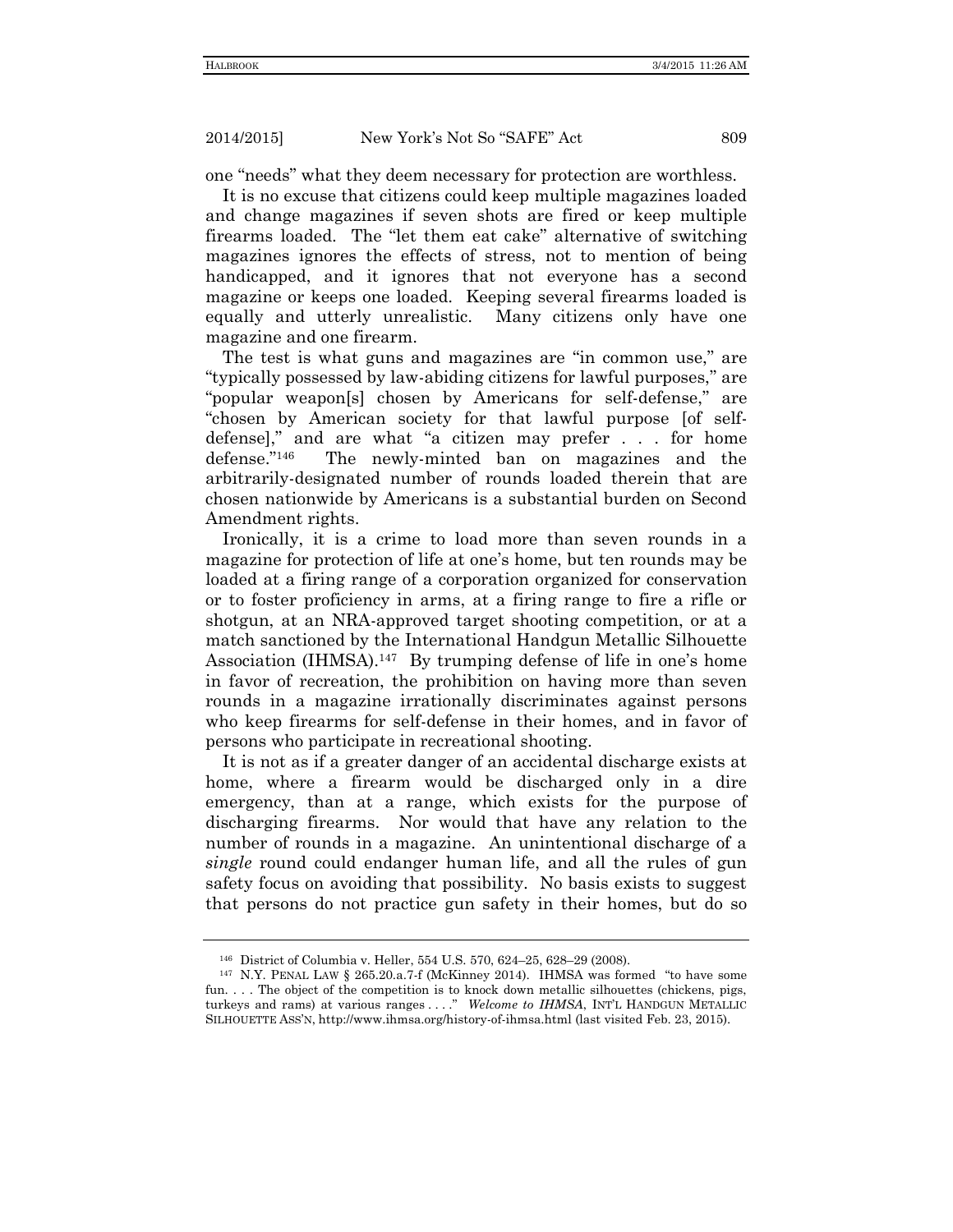only at ranges.

To be sure, the ability to shoot at ranges promotes important interests. "The right to possess firearms for protection implies a corresponding right to . . . maintain proficiency in their use; the core right wouldn't mean much without the training and practice that make it effective." 148 But the core right is not less important than what makes its exercise possible.

The district court in *NYSRPA* invalidated the seven-round loaded limit for magazines under the Second Amendment.<sup>149</sup> Using the same reasoning, the court should have also invalidated the tenround capacity limit, but upheld it instead.<sup>150</sup> The court found: "It stretches the bounds of this Court's deference to the predictive judgments of the legislature to suppose that those intent on doing harm (whom, of course, the Act is aimed to stop) will load their weapon with only the permitted seven rounds."<sup>151</sup> But it also stretches the bounds of one's imagination to suppose that those intent on doing harm will load their weapons with magazines that have a capacity of only ten rounds.

Noting that *Heller* found the Second Amendment right to be "at its zenith in the home," and "highlighted the right of a citizen to arm him or herself for self-defense," the court found that this restriction has "a disturbing perverse effect, pitting the criminal with a fully-loaded magazine against the law-abiding citizen limited to seven rounds." 152 The ten-round capacity limit does the same.

Continuing, the court observed: "New York fails to explain its decision to set the maximum at seven rounds, which appears to be a largely arbitrary number." 153 So too is ten rounds an arbitrary number. Instead of an arbitrary number test, *Heller* held the test to be what is in common use by law-abiding citizens.

Finally, as with the banned firearms, no credible evidence exists that a ban on standard magazines that only law-abiding citizens will obey would make any difference to a criminal intent on evil. Larger capacity magazines are readily available nationwide. Moreover, since criminals have the advantage of planning their attacks, they can easily obtain multiple ten-round magazines to use and can even bring multiple firearms to the place of confrontation.

<sup>148</sup> Ezell v. City of Chi., 651 F.3d 684, 704 (7th Cir. 2011).

<sup>149</sup> N.Y. State Rifle & Pistol Ass'n v. Cuomo, 990 F. Supp. 2d 349, 371–72 (W.D.N.Y 2013).

<sup>150</sup> *Id.* at 371.

<sup>151</sup> *Id.* at 372.

<sup>152</sup> *Id.*

<sup>153</sup> *Id.*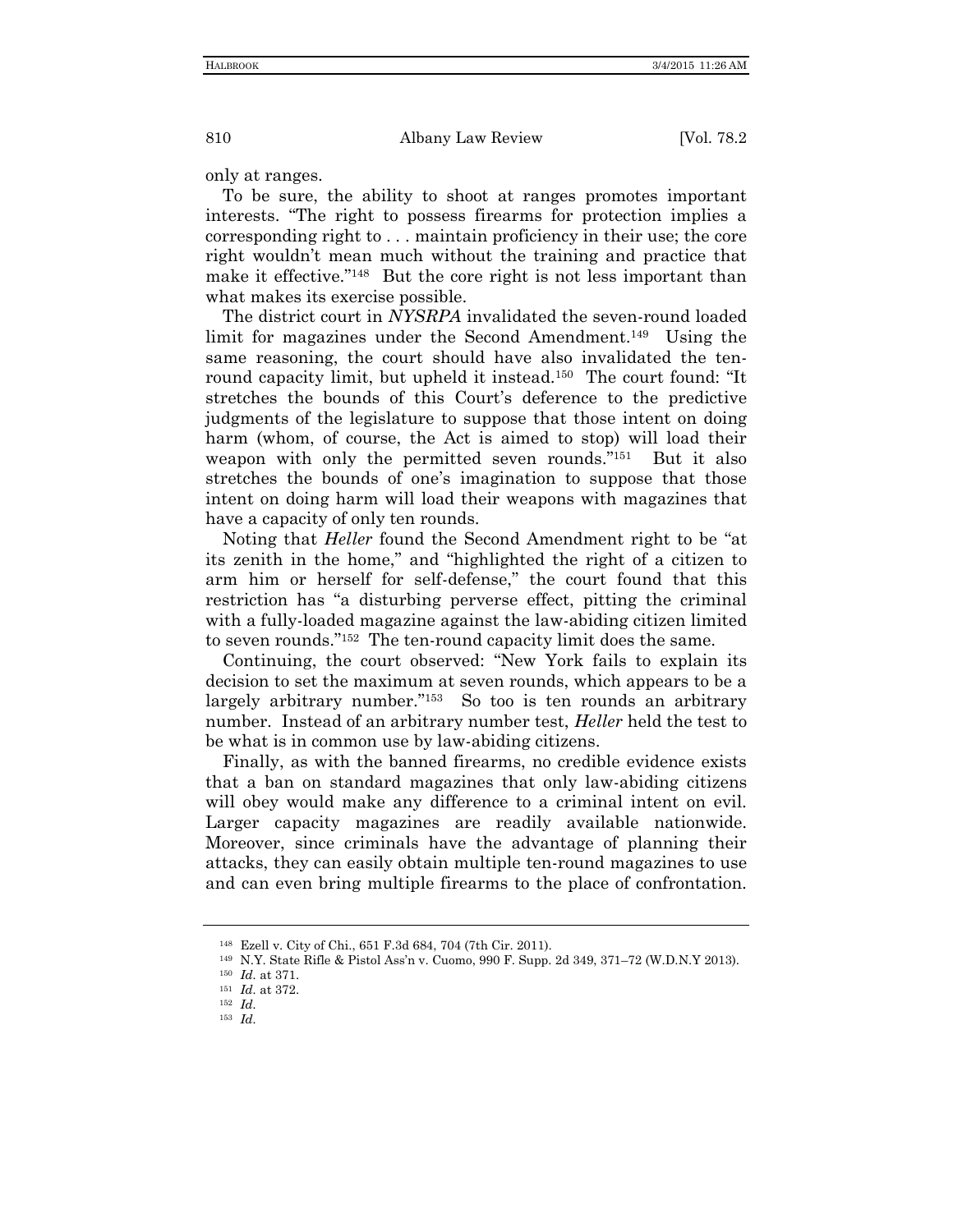The SAFE Act makes life safer for criminals and less safe for their victims.

#### VI. THE BANS DO NOT SURVIVE HEIGHTENED SCRUTINY

The Second Amendment's textual test is whether the right is "infringed," not whether it is "substantially" infringed or burdened.<sup>154</sup> *Heller* explicitly held that rational basis "could not be used to evaluate the extent to which a legislature may regulate a specific, enumerated right," adding: "If all that was required to overcome the right to keep and bear arms was a rational basis, the Second Amendment would be redundant with the separate constitutional prohibitions on irrational laws, and would have no effect." 155

The ban on guns and magazines here "amounts to a prohibition of an entire class of 'arms' that is overwhelmingly chosen by American society for that lawful purpose" of self-defense and categorically fails constitutional muster "[u]nder any of the standards of scrutiny that we have applied to enumerated constitutional rights." 156 If a standard of review must be applied, it would be strict scrutiny. But the SAFE Act does not even pass intermediate scrutiny.<sup>157</sup>

### *A. As the Right is Fundamental, Strict Scrutiny Must Be Applied*

In *McDonald*, the Supreme Court held that "the right to keep and bear arms is fundamental to *our* scheme of ordered liberty," and is "deeply rooted in this Nation's history and tradition."<sup>158</sup> It called the right "fundamental" multiple times.<sup>159</sup> *McDonald* rejected the

<sup>154</sup> "There are no *de minimis* violations of the Constitution—no constitutional harms so slight that the courts are obliged to ignore them." Elk Grove Unified Sch. Dist. v. Newdow, 542 U.S. 1, 36–37 (2004) (O'Connor, J., concurring).

<sup>155</sup> District of Colombia v. Heller, 554 U.S. 570, 628 n.27. (2008)

<sup>156</sup> *Id*. at 628.

<sup>157</sup> "*Heller* and *McDonald* leave little doubt that courts are to assess gun bans and regulations based on text, history, and tradition, not by a balancing test such as strict or intermediate scrutiny." *Heller II*, 670 F.3d 1244, 1271 (D.C. Cir. 2011) (Kavanaugh, J., dissenting). "Whether we apply the *Heller* history- and tradition-based approach or strict scrutiny or even intermediate scrutiny, D.C.'s ban on semi-automatic rifles fails to pass constitutional muster." *Id*. at 1285.

<sup>158</sup> McDonald v. City of Chi., 561 U.S. 742, 767, 780 (2010).

<sup>159</sup> *Id*. at 767, 768, 776, 778. "Assault weapon" bans were upheld by pre-*Heller* courts that believed that the Second Amendment did not even protect an individual right, much less a fundamental right. *See, e.g.*, Olympic Arms v. Buckles, 301 F.3d 384, 388–89 (6th Cir. 2002) (upholding the 1994 federal assault weapon band because Sixth Circuit precedent does not recognize an individual right to own weapons); Richmond Boro Gun Club, Inc. v. City of N.Y., 97 F.3d 681, 684, 686 (2d Cir. 1996) (holding that New York City's assault weapon ban was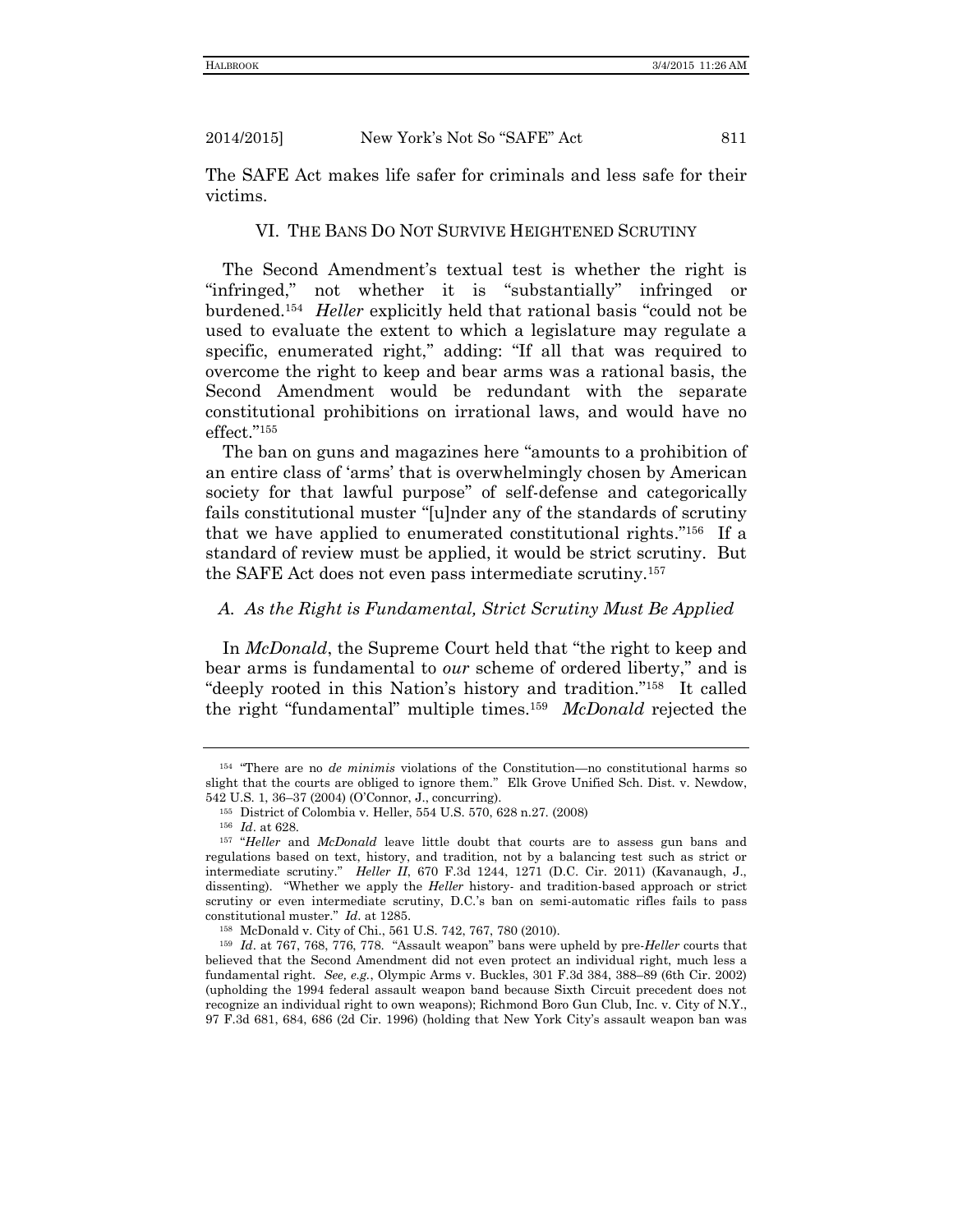view "that the Second Amendment should be singled out for special—and specially unfavorable—treatment."<sup>160</sup> It refused "to treat the right recognized in *Heller* as a second-class right, subject to an entirely different body of rules than the other Bill of Rights guarantees."<sup>161</sup>

A right is "fundamental" if it is "explicitly or implicitly protected by the Constitution, thereby requiring strict judicial scrutiny." 162 "[C]lassifications affecting fundamental rights . . . are given the most exacting scrutiny." 163 "Under the strict-scrutiny test, [the government has the burden to prove that a restriction] is (1) narrowly tailored, to serve (2) a compelling state interest."<sup>164</sup>

*Heller* rejected Justice Breyer's "judge-empowering 'interestbalancing inquiry' that 'asks whether the statute burdens a protected interest in a way or to an extent that is out of proportion to the statute's salutary effects upon other important governmental interests.'" 165 Such a test would allow "arguments for and against gun control" and the upholding of a handgun ban "[b]ecause handgun violence is a problem."<sup>166</sup> *Heller* explained: "Like the First, [the Second Amendment] is the very *product* of an interest balancing by the people . . . . And whatever else it leaves to future evaluation, it surely elevates above all other interests the right of law-abiding, responsible citizens to use arms in defense of hearth and home." 167

Justice Breyer's "interest-balancing" approach was a form of, and relied on cases applying, intermediate scrutiny.<sup>168</sup> He deferred to the claims in a committee report that favored the handgun ban<sup>169</sup> and relied on empirical studies about the alleged role of handguns

constitutional because it did not affect a fundamental constitutional right); United States v. Toner, 728 F.2d 115, 128 (2d Cir. 1984) ("[T]he right to possess a gun is clearly not a fundamental right . . . .").

<sup>160</sup> *McDonald*, 561 U.S. at 778–79.

<sup>161</sup> *Id*. at 780. No constitutional right is "less 'fundamental' than" others, and "we know of no principled basis on which to create a hierarchy of constitutional values." Valley Forge Christian Coll. v. Ams. United for Separation of Church & State, Inc., 454 U.S. 464, 484 (1982).

<sup>162</sup> *See* San Antonio Indep. Sch. Dist. v. Rodriguez, 411 U.S. 1, 17 (1973).

<sup>163</sup> Clark v. Jeter, 486 U.S. 456, 461 (1988).

<sup>164</sup> Republican Party of Minn. v. White, 536 U.S. 765, 774–75 (2002).

<sup>165</sup> District of Columbia v. Heller, 554 U.S. 570, 634 (2008).

<sup>166</sup> *See id.*

<sup>167</sup> *Id.* at 635.

<sup>168</sup> *Id.* at 690 (Breyer, J., dissenting) (citing Thompson v. W. States Med. Ctr., 535 U.S. 357, 388 (2002) (Breyer, J., dissenting); Burdick v. Takushi, 504 U.S. 428, 434 (1992); Mathews v. Eldridge, 424 U.S. 319, 339–49 (1976); Pickering v. Bd. of Ed. of Twp. High Sch. Dist. 205, 391 U.S. 563, 568 (1968)).

<sup>169</sup> *See Heller*, 554 U.S. at 693–96 (Breyer, J., dissenting).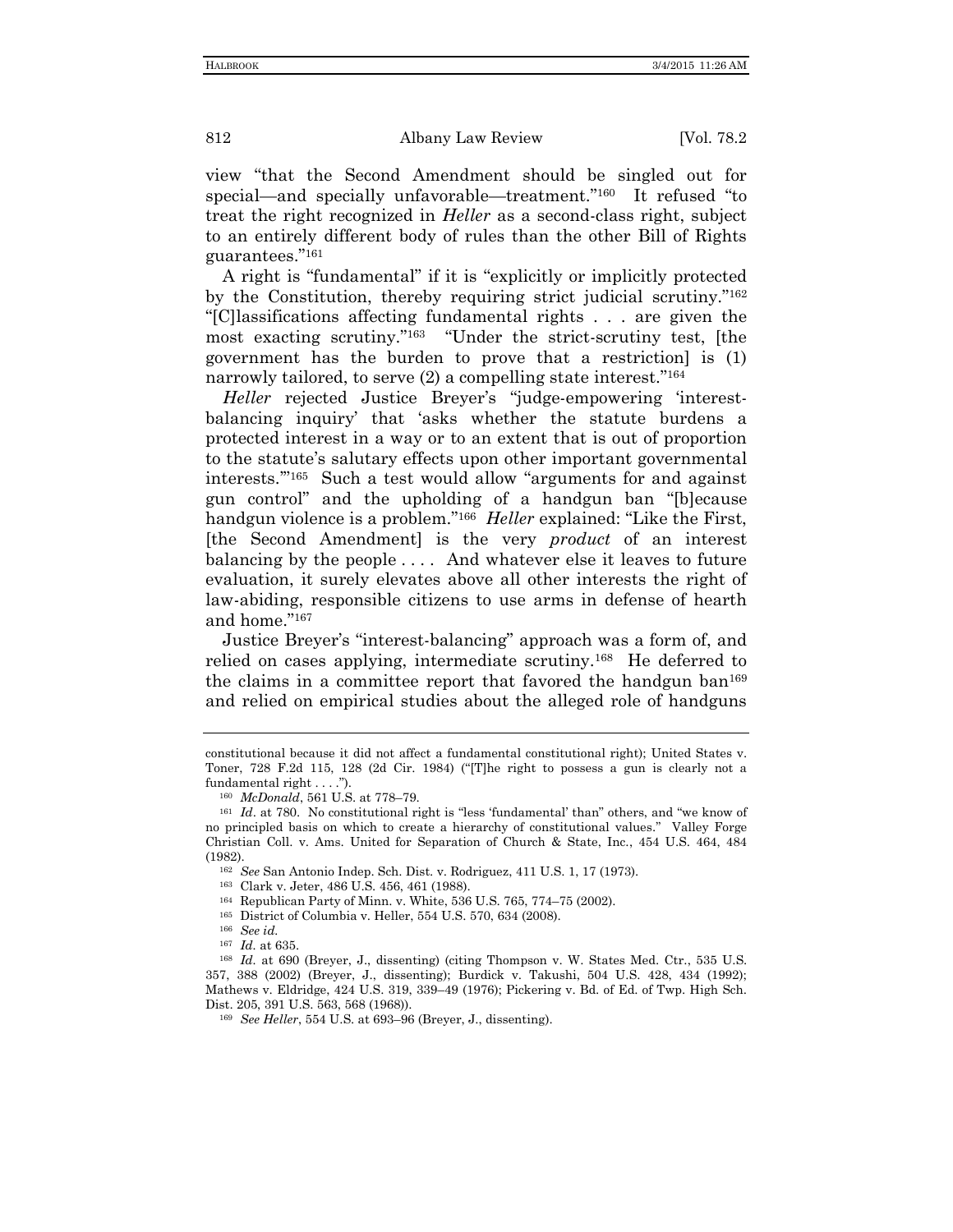in crime, injuries, and death, rejecting contrary studies questioning the effectiveness of the ban and focusing on lawful uses of handguns.<sup>170</sup> The majority in *Heller* and *McDonald* both entirely disregarded such legislative statements and policy arguments.

*Heller* recognized in dictum some "presumptively lawful regulatory measures," such as the prohibition on firearm possession by a felon.<sup>171</sup> Justice Breyer's *Heller* dissent suggested that "the majority implicitly . . . rejects [a] suggestion [that strict scrutiny should apply] by broadly approving a set of laws . . . whose constitutionality under a strict scrutiny standard would be far from clear." 172 The district court in *NYSRPA* sought to justify intermediate scrutiny of the SAFE Act based in part on Justice Breyer's dissenting view about the dictum in the majority opinion.<sup>173</sup> However, such regulatory measures have been held to be consistent with strict scrutiny.<sup>174</sup>

The Second Circuit has applied intermediate scrutiny to restrictions on carrying handguns outside the home, thus "applying less than strict scrutiny when the regulation does not burden the 'core' protection of self-defense in the home." 175 That implies that strict scrutiny would apply to gun bans in the home, given that "Second Amendment guarantees are at their zenith within the home." 176

Other cases applying intermediate scrutiny do not involve bans on possession of guns by law-abiding citizens in the home. For instance, intermediate scrutiny applies to restrictions on possession of firearms by certain convicted criminals.<sup>177</sup> But where a regulation involves law-abiding persons, "a more rigorous showing . . . should be required, if not quite 'strict scrutiny."<sup>178</sup>

<sup>170</sup> *See id.* at 696–703.

<sup>171</sup> *Id.* at 626–27 & n.26 (majority opinion).

<sup>172</sup> *Id.* at 688 (Breyer, J., dissenting).

<sup>173</sup> N.Y. State Rifle & Pistol Ass'n v. Cuomo, 990 F. Supp. 2d 349, 366 (W.D.N.Y. 2013).

<sup>174</sup> State v. Eberhardt, 2014-0209, p. 11 (La. 07/1/2014); 145 So.3d 377, 385. The Louisiana Supreme Court took note of the *Heller* dictum and upheld that state's ban on felon firearm possession under the strict scrutiny test of the state arms guarantee, finding that the law serves a compelling state interest and that it is narrowly tailored. *Id.*

<sup>175</sup> Kachalsky v. Cnty. of Westchester, 701 F.3d 81, 93–94 (2d Cir. 2012).

<sup>176</sup> *Id.* at 89 (citing *Heller*, 554 U.S. at 628–29).

<sup>177</sup> *See* United States v. Skoien, 614 F.3d 638, 641–42 (7th Cir. 2010) (en banc); s*ee also* United States v. Chester, 628 F.3d 673, 683 (4th Cir. 2010) (concluding that intermediate scrutiny is more appropriate for persons with a criminal history than strict scrutiny).

<sup>178</sup> Ezell v. City of Chi., 651 F.3d 684, 708 (7th Cir. 2011) (examining the Second Amendment where there was a ban on firing ranges in the city and no ban in the home).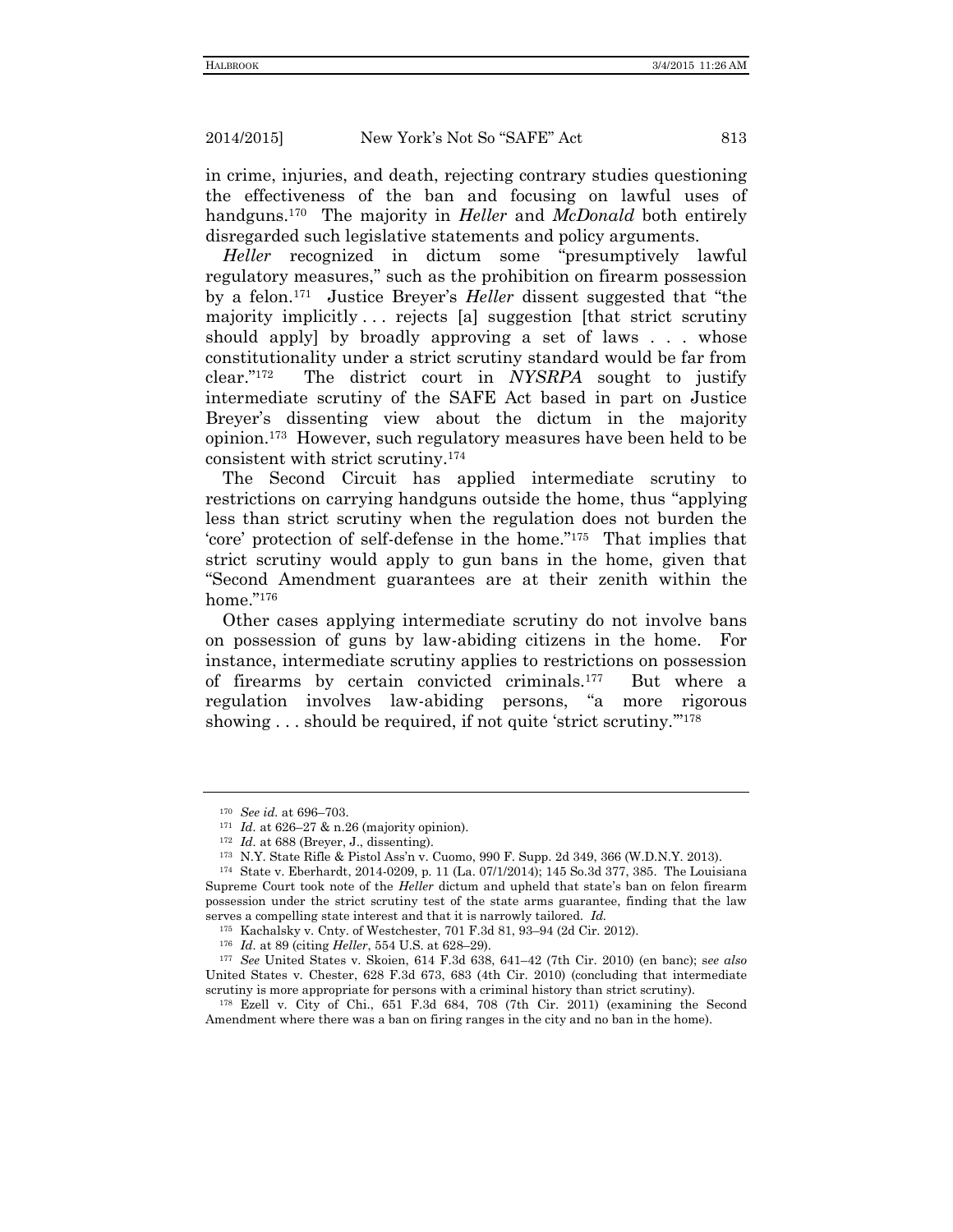### *B. The Bans Do Not Satisfy Intermediate Scrutiny*

True intermediate scrutiny has teeth—it requires that a law be "*substantially* related to the achievement of an important governmental interest." 179 The SAFE Act comes nowhere near that standard. Moreover, "it is [the court's] task in the end to decide whether [the legislature] has violated the Constitution," and thus "whatever deference is due legislative findings would not foreclose our independent judgment of the facts bearing on an issue of constitutional law." 180 Assertions by bill sponsors or the governor cannot override a constitutional right.<sup>181</sup>

*Heller* made no mention of legislative findings. *McDonald*, which rejected the power "to allow state and local governments to enact any gun control law that they deem to be reasonable," <sup>182</sup> barely mentioned Chicago's legislative finding about handgun deaths and accorded it no discussion.<sup>183</sup> Instead, *McDonald* noted that "the Second Amendment right protects the rights of minorities and other residents of high-crime areas whose needs are not being met by elected public officials." 184

But even if a lesser standard is applied, such as that applied to adult bookstores under the First Amendment, a legislature cannot "get away with shoddy data or reasoning. The municipality's evidence must fairly support the municipality's rationale for its ordinance." 185 If plaintiffs "cast direct doubt on this rationale, either by demonstrating that the municipality's evidence does not support its rationale or by furnishing evidence that disputes the municipality's factual findings . . . [then] the burden shifts back to the municipality to supplement the record with evidence renewing support for a theory that justifies its ordinance."<sup>186</sup> That has not taken place here.

<sup>179</sup> *Kachalsky*, 701 F.3d at 96–97 (emphasis added) (citing United States v. Masciandaro, 638 F.3d 458, 471 (4th Cir. 2011); *Skoien*, 614 F.3d at 641–42; Ernst J. v. Stone, 452 F.3d 186, 200 n.10 (2d Cir. 2006)).

<sup>180</sup> Sable Commc'ns. of Cal., Inc. v. FCC, 492 U.S. 115, 129 (1989).

<sup>181</sup> Turner Broad. Sys., Inc. v. FCC, 520 U.S. 180, 189 (1997) (applying intermediate scrutiny to a content-neutral regulation and holding that the regulation must not burden more speech than necessary). *Turner Broadcasting Systems*' predecessor case reiterated the above holding of *Sable Communications*. Turner Broad. Sys., Inc. v. FCC, 512 U.S. 622, 666 (1994).

<sup>182</sup> McDonald v. City of Chi., 561 U.S. 742, 783–84 (2010).

<sup>183</sup> *Id.* at 750–51.

<sup>184</sup> *Id.* at 790.

<sup>185</sup> City of L.A. v. Alameda Books, Inc., 535 U.S. 425, 438 (2002).

<sup>186</sup> *Id*. at 439.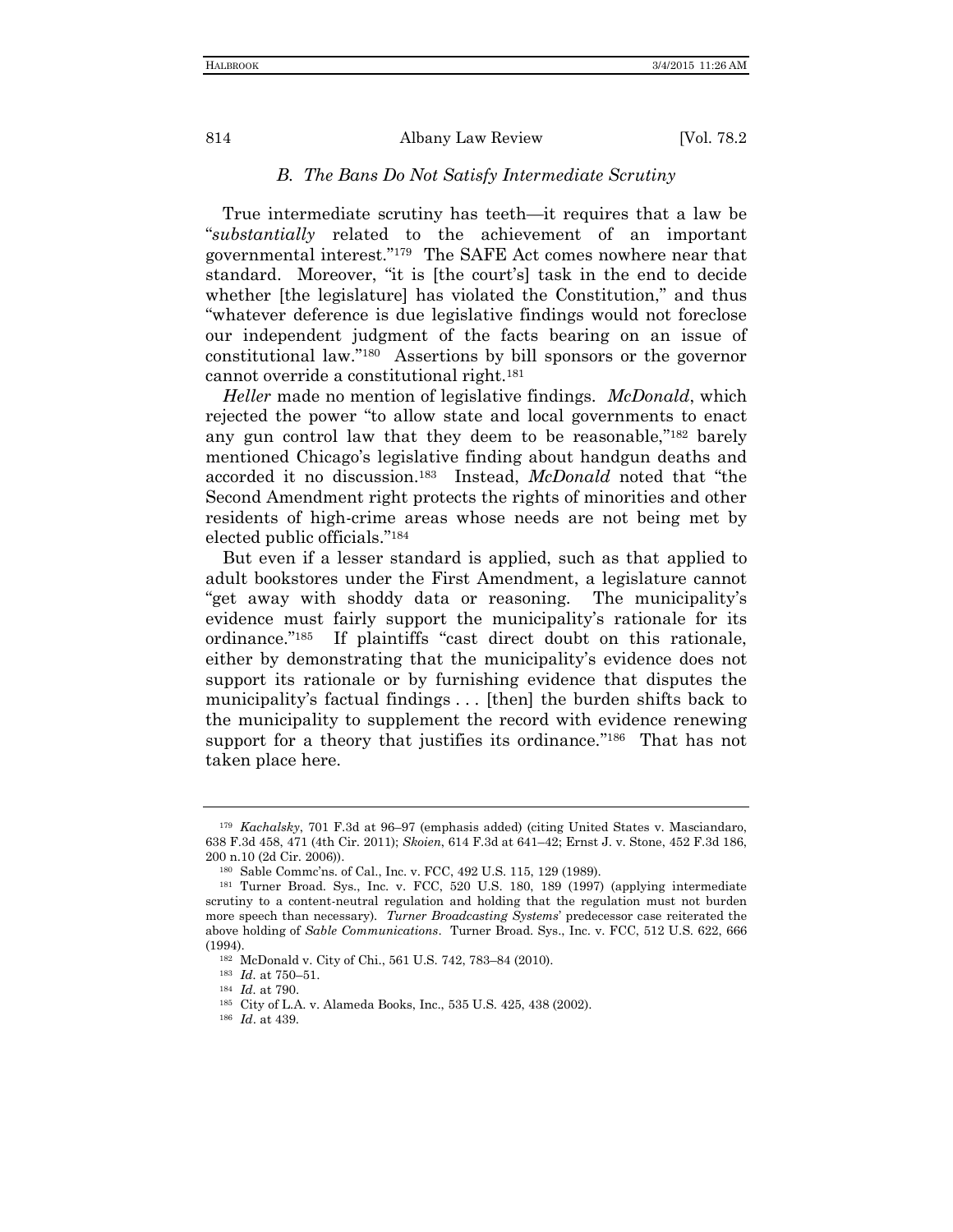Nothing in the crime data justifies the SAFE Act under intermediate scrutiny. If gun crimes fell after 1994, it could not possibly be attributed to the federal law. The federal law exempted all "assault weapons" that were possessed as of the effective date, and thus the millions of guns already in existence continued to be possessed.<sup>187</sup> Moreover, a semiautomatic rifle with a detachable magazine was not defined as an "assault weapon" unless it had two particular features, such as a pistol grip and a bayonet mount.<sup>188</sup> Manufacturers complied by removing one feature, such as the bayonet mount, and Americans continued to buy essentially the same rifles.<sup>189</sup> It would be ludicrous to suggest that crime fell because bayonet mounts were removed from the newly-made rifles that were otherwise identical. *Post hoc*, *ergo propter hoc* just doesn't work here.

That is particularly the case here, given that crime has continued to remain low for years after expiration of the federal law. To repeat what the Bureau of Justice Statistics reported: "Firearmrelated homicides declined 39%, from 18,253 in 1993 to 11,101 in 2011." 190

The changing views of a government agency about whether the firearms at issue are "sporting" fails to buttress banning them under intermediate scrutiny. In 1989, ATF decided that it no longer considered certain firearms to be "particularly suitable for or readily adaptable to sporting purposes" as required for importation by federal law.<sup>191</sup> ATF had previously considered such firearms to meet the sporting criteria since it was enacted in the Gun Control Act of 1968.<sup>192</sup> Yet the Second Amendment is not confined to firearms that a government agency deems sporting, but extends to firearms "of the kind in common use," and "popular weapon[s]

<sup>187</sup> *See* 18 U.S.C. § 922(v)(2) (2000).

<sup>188</sup> *Id.* § 921(a)(30)(B).

<sup>189</sup> *See* Christopher S. Koper, *America's Experience with the Federal Assault Weapons Ban, 1994–2004*, *in* REDUCING GUN VIOLENCE IN AMERICA: INFORMING POLICY WITH EVIDENCE AND ANALYSIS 159 (Daniel W. Webster & John S. Vernick eds., 2013).

<sup>190</sup> PLANTY & TRUMAN, *supra* note 13, at 1.

<sup>191</sup> 18 U.S.C. § 922(v)(2) (2013).

<sup>192</sup> *Id.* ATF's 1989 change in policy was challenged, but no final decision on the merits was rendered. Gun South, Inc. v. Brady, 877 F.2d 858, 866 (11th Cir. 1989) (reviewing the validity of the Bureau's ninety-day suspension on the importation of certain "assault-type" weapons). The district court found that the reinterpretation was sparked by politics rather than by ATF's experts, who testified that the rifles at issue continued to be sporting. Gun South, Inc. v. Brady, 711 F. Supp. 1054, 1056–60 (N.D. Ala. 1989), ("*[A]ll* of the evidence in this case demonstrates that the Steyr AUG is designed and marketed to be predominantly a sporting weapon."), *rev'd*, 877 F.2d 858 (11th Cir. 1989).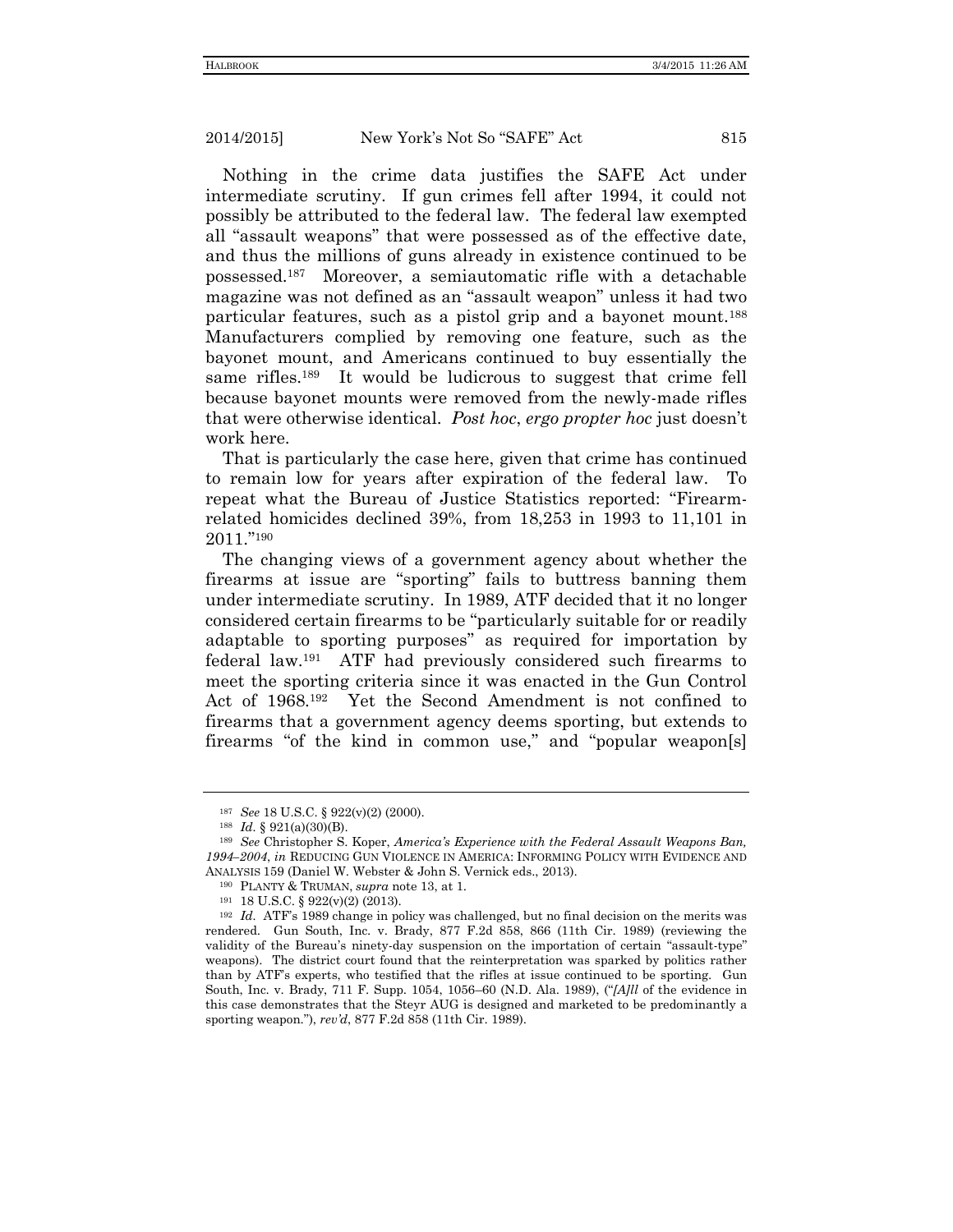chosen by Americans for self-defense." 193

Nor do government agencies define the limits of constitutional rights. A politically-charged report by ATF in 1994 asserted that "assault weapons" are designed for "shooting at human beings" and are "mass produced mayhem." 194 Such rhetoric blatantly ignores that the firearms at issue were and are predominantly owned by law-abiding citizens who bought them after passing background checks, who use them for target shooting, and who would never use them to shoot at a human being other than in lawful self-defense.

In short, the government must do more than offer "plausible *reasons* why" a gun restriction is substantially related to an important government goal; it must also "offer sufficient *evidence* to establish a substantial relationship between" the restriction and that goal to determine whether the restriction violated the Second Amendment by application of the intermediate scrutiny test.<sup>195</sup> The SAFE Act cannot be upheld under that standard.

#### VII. CONCLUSION

The arguments that seek to justify the SAFE Act reflect a fundamental misunderstanding of the basic nature of the right to keep and bear arms and of the characteristics of the actual firearms and their features that are prohibited. The ultimate justification for banning "assault weapons" and magazines is that they are "arms" that can be misused, but that is the same for all arms. The Second Amendment nonetheless resolves that law-abiding citizens may possess arms. Of course, at the time of this writing, it remains to be seen how the Second Circuit may rule on the SAFE Act or whether the Supreme Court will resolve such issues.

The wisdom of the ages gives meaning to the philosophical origins of the Second Amendment. In his *Commonplace Book*, Thomas Jefferson copied the following from the greatly-admired penal reformer Cesare Beccaria, and it directly indicts the SAFE Act:

False is the idea of utility that sacrifices a thousand real advantages for one imaginary or trifling inconvenience; that would take fire from men because it burns, and water

<sup>193</sup> District of Columbia v. Heller, 554 U.S. 570, 624, 629 (2008) (quoting U.S. v. Miller, 307 U.S. 174, 179 (1939) (internal quotation marks omitted).

<sup>194</sup> *What Law Enforcement Says About Assault Weapons*, COALITION TO STOP GUN VIOLENCE, http://csgv.org/resources/2013/what-law-enforcement-says-about-assault-weapons/ (last visited Feb. 23, 2013).

<sup>195</sup> *See* United States v. Chester, 628 F.3d 673, 683 (4th Cir. 2010).